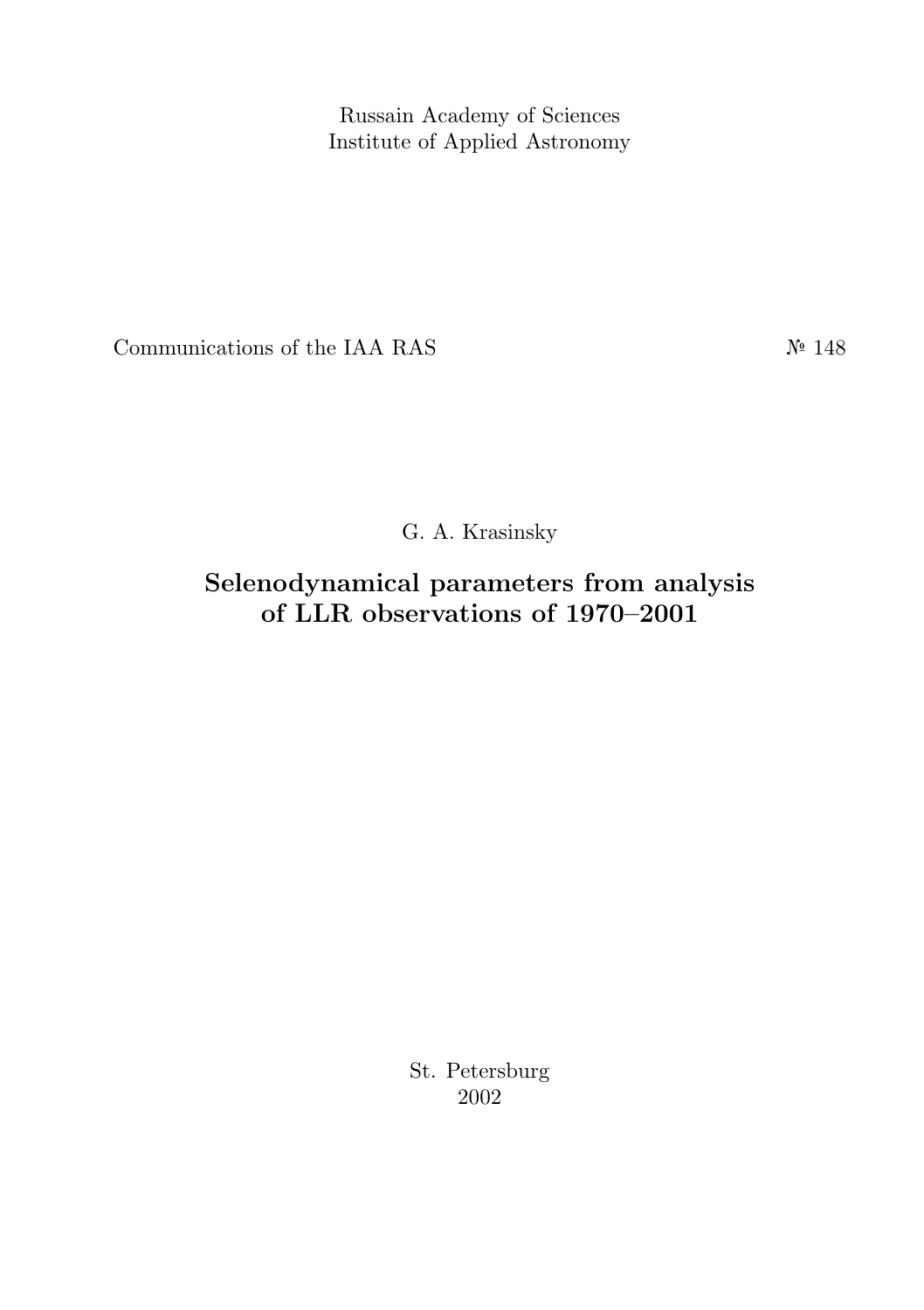Красинский Г. А.. Определение селенодинамических параметров из анализа лунных лазерных измерений дальности Луны 1970–2001 гг.. Ключевые слова: Вращение Луны, лазерные измерения дальности.

Проведена обработка лазерных измерений дальности Луны 1970– 2001 гг. с целью уточнения значений параметров системы Земля-Луна. Модель вращения Луны учитывает эффекты, обусловленные упругостью, приливной диссипацией энергии, фрикционным взаимодействием жидкого ядра и мантии. Для учета влияния жидкого ядра, аппроксимируемого трехосным эллипсоидом, развита модель, основанная на теории Пуанкаре, но учитывающая особенности вращения Луны. Совокупность оцениваемых селенодинамических параметров включает числа Лава  $h_2$ ,  $l_2$ ,  $k_2$ ,  $Q$ -фактор диссипации, нормированный момент инерции, коэффициент фрикционной связи, гармоники второго и третьего порядков лунного потенциала и три параметра, характеризующие жидкое ядро. Для всех параметров кроме трех последних найденные оценки представляются вполне надежными. Таким образом убедительных доказательств прямого влияния жидкого ядра на вращение Луны получить не удалось. Для параметра Q (связанного с непосредственно оцениваемым углом запаздывания приливов  $\delta$  соотношением  $Q = 1/2\delta$  оценки находятся в интервале от  $Q = 13$  до  $Q = 18$  в зависимости от варианта решения, что довольно близко к полученному значению  $Q = 11.032 \pm 0.004$  для Земли. Найденная величина Q для Луны указывает на значительную диссипацию энергии в Луне (сопоставимую с земной) несмотря на отсутствие на ней океанов, вносящих, как принято считать, основной вклад в приливную диссипацию Земли. Таким образом, эта гипотеза представляется сомнительной. Анализ временного поведения невязок выявляет их увеличение после марта 1998 г. Этот эффект удается устранить только включением координат отражателей после этой даты в качестве независимо оцениваемых параметров. Разности координат отражателей до и после указанной даты оказались не зависящими от отражателя (в пределах точности оценивания), что, по видимому, может быть интерпретировано как свидетельство внезапного смещения на несколько сантиметров центра масс Луны относительно ее коры.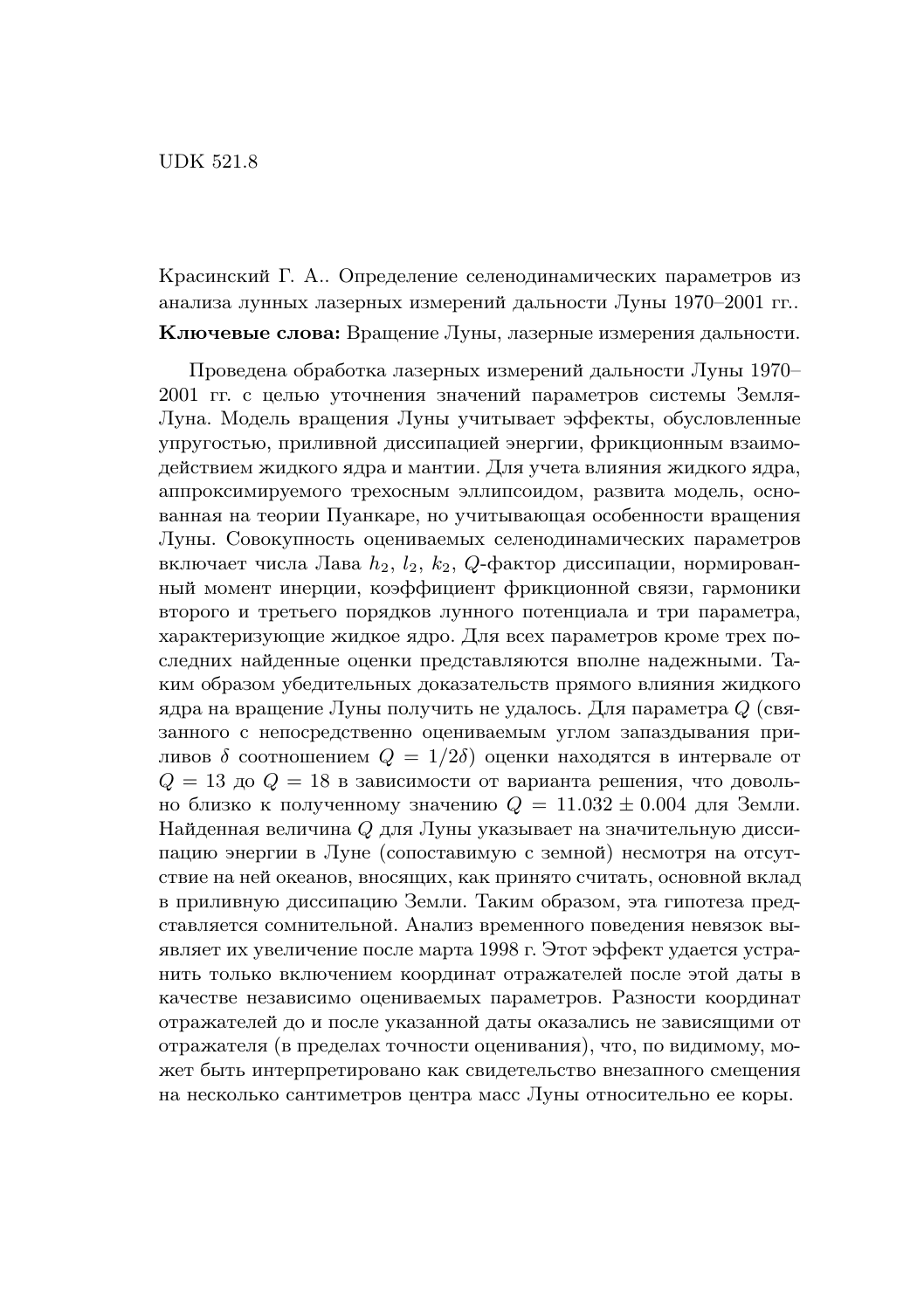Krasinsky G. A.. Selenodynamical parameters from analysis of LLR observations of 1970–2001.

Keywords: Rotation of the Moon, Selenodynamics, Lunar Laser Ranging.

LLR observations of 1969–2001 are processed to estimate a set of parameters of the Earth-Moon system. The dynamical model accounts for effects of elasticity of the lunar body, tidal dissipation in the Moon, and friction coupling between the lunar mantle and its fluid core. A Poincare's type model is developed to describe effects of the fluid core assumed to be a three-axis ellipsoid. Estimated selenodynamical parameters include Love number  $h_2$ ,  $l_2$ ,  $k_2$ , dissipation factor  $Q$ , undimensional moment of inertia, coefficients of the lunar gravitational potential of the orders 2 and 3, coupling parameter  $\kappa$  and three parameters describing the fluid core. Except these three parameters the obtained estimates seem to be reliable. So no evidences of direct effects of the fluid core is found. For the dissipation factor Q (defined by the relation  $Q = 1/2\delta$  where  $\delta$  is the tidal lag) the estimates vary in the range from  $Q = 13$  to  $Q = 18$  depending on solution. They are of the same order as the value  $Q = 11.032 \pm 0.004$  obtained for the Earth, which means that the tidal dissipation in the Moon is close to that in the Earth (notwithstanding that there are no oceans on the Moon to contribute to the dissipation). Thus the wide spread opinion that the largest contribution to the dissipation of energy in the Earth is due to ocean tides becomes doubtful. Analysis of residuals reveals a sharp change of their time behavior after March 1998 which effect could not be modeled by other ways but including corrections to coordinates of the reflectors after this date as independent solve-for parameters. Because the corrections derived for the all four observed reflectors appear to be rather close it is conjectured that near this date a jump of a few centimeters in the position of the lunar barycenter with respect to the lunar crust has occurred.

Сообщения Института прикладной астрономии РАН № 148 – Санкт-Петербург, 2002. – 24 с.

©Институт прикладной астрономии, 2002.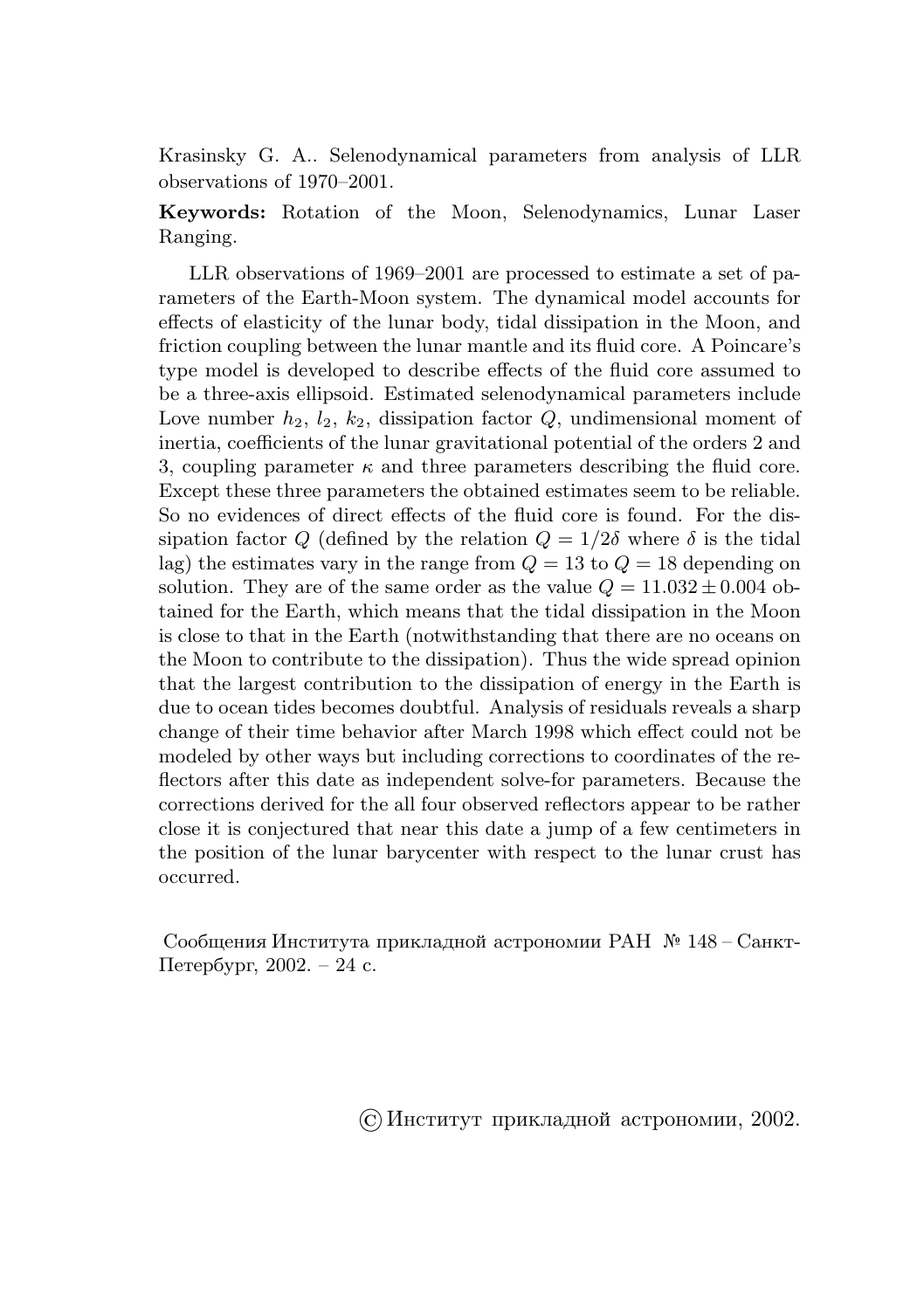# Contents

| 1. Introduction                                                          | 5        |
|--------------------------------------------------------------------------|----------|
| 2. Observations and ephemerides                                          | 6        |
| 3. Discussion of results                                                 | 9        |
| 4. Conclusive remarks                                                    | 17       |
| Appendix<br>Modeling effects of the fluid core of the Moon $\dots \dots$ | 18<br>18 |
| References                                                               | 24       |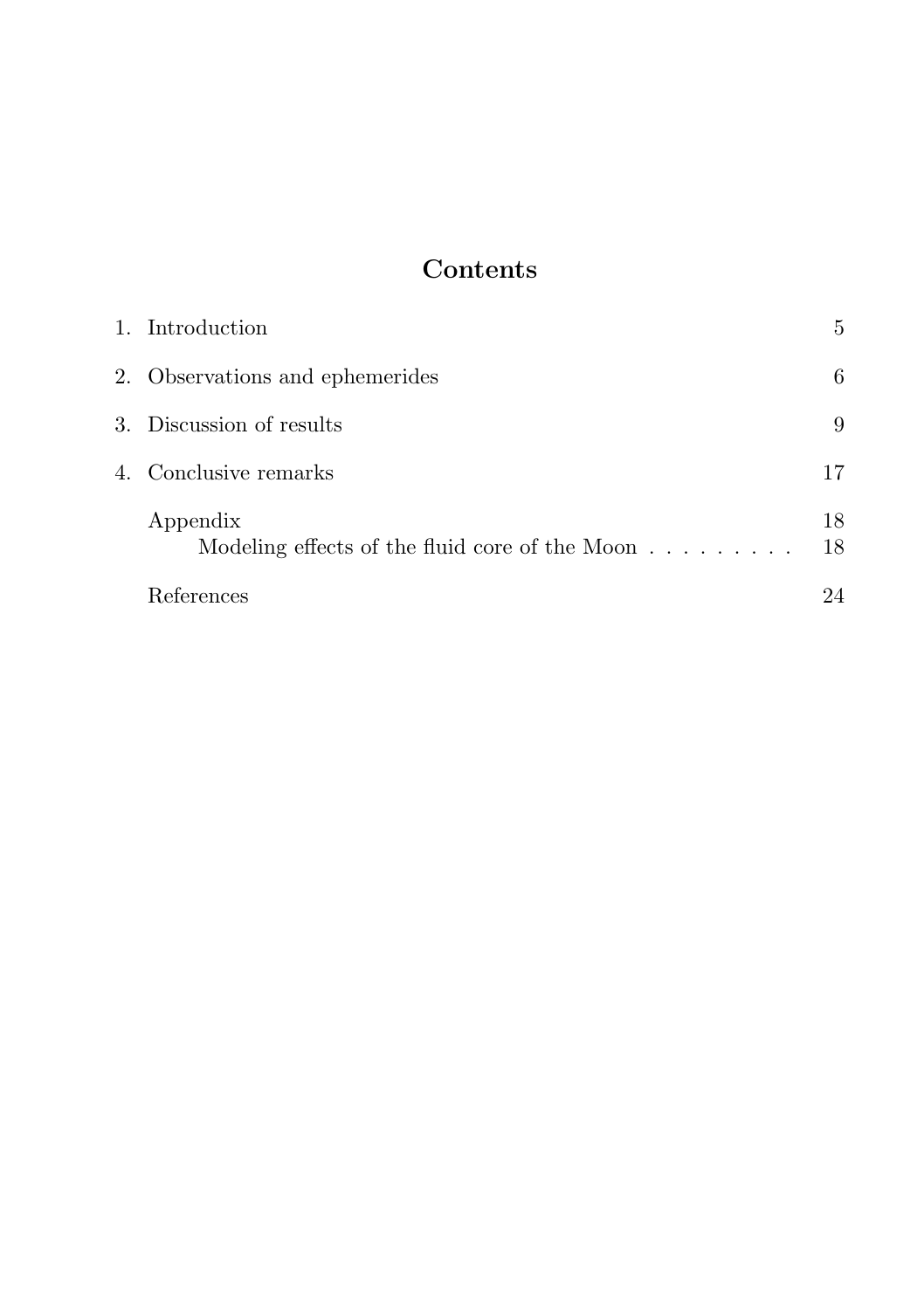#### 1. Introduction

It is well known that the complicated non-rigid structure of the Earth strongly influences its rotation. Resulted effects are clearly detected in the time behavior of the Earth's orientation parameters derived by regular monitoring of the Earth's rotation (mainly by VLBI technics). At present the analogous subtle effects in the rotation of the Moon also may be studied making use of lunar laser ranging measurements (LLR) provided by regular observational programs started in 1969. A state-of-art analysis of the LLR data with applications to lunar rotation is given in (Dickey et al, 1994, [2]), and (Williams et al, 2001, [11]).

Unlike the problem of the Earth's rotation no monitoring of rotational parameters of the Moon is yet possible, thus the case of the Moon seems even more complicated then that of the Earth. The small effects to be studied are detectable only if a sophisticate dynamical model both of the orbital and rotational motions of the Moon is constructed by simultaneous integration of equations of motion of the major planets and the Moon (including equations of the lunar rotation). High accuracy of the LLR data invokes dynamical theories of the adequate precision. The works cited above made use of dynamical models of the well-known series of Developed Ephemerides constructed and supported by Jet Propulsion Laboratory (the ephemerides DE403 or the more advanced version DE405, see [8]). The present study uses as DE405 so the dynamical model EPM (Ephemerides of Planets and Moon) which is under developing in Institute of Applied Astronomy. For applications of EPM to planet problems see [9]. Analysis of LLR data depends not only on a dynamical model but on partial derivatives respectively to a number of parameters many of which also need numerical integration to be calculated. These partials are not distributed along with DE ephemerides and have been obtained by numerical integration with the help of EPM in the frame of a supporting software. An earlier version of the lunar dynamical model (in which no effects of dissipation in the lunar rotation have been taken into account) is described in [1]. In the present work the following improvements of this model have been carried out:

- 1. Torques due to elasticity of the lunar mantle and those caused by the lag of the tides in the lunar body are modeled as it is described in [3].
- 2. Poincare's method to model the motion of a rigid body with a fluid core is applied to the case of the Moon.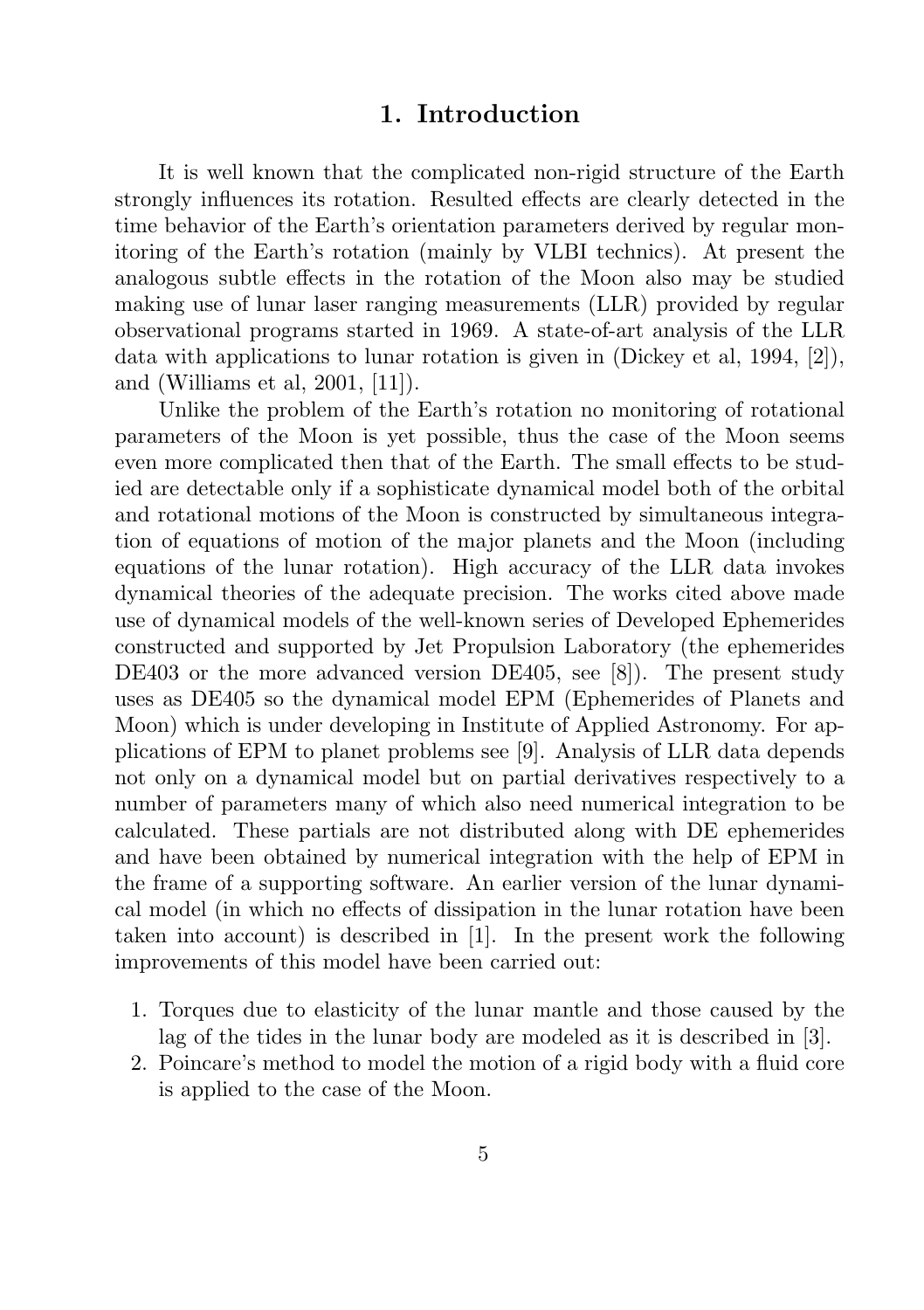3. Frictional interaction between the core and the mantle is taken into consideration after [11].

### 2. Observations and ephemerides

In the present analysis the LLR observations of the time interval 1970– 2001 are discussed. They have been carried out mainly at McDonald Observatory (Texas), and CERGA station (France). In McDonald at different epochs three different sites were activated; they are referred here as McDonald, MLRS1, and MLRS2. There exists also a set of observations of two year duration made at Haleakala Observatory (Hawai). Number N of the observations at each site is given in Table 1. About one hundred observations appeared to be either roughly erroneous or of a poor quality (with residuals about 20 nsec for the epoch after 1985). On the whole in this study 14612 observations have been used.

| Distribution of LLR observations.<br>Table 1. |                         |       |  |  |  |
|-----------------------------------------------|-------------------------|-------|--|--|--|
| Station                                       | Time span               | N     |  |  |  |
| McDonald                                      | 1970 Mar - 1985 Jun     | 3439  |  |  |  |
| MLRS1                                         | 1985 Jan - 1988 Jan     | 275   |  |  |  |
| MLRS2                                         | 1988 Aug - 2001 Dec     | 2416  |  |  |  |
| Haleakala                                     | 1989 Nov - 1990 Aug     | 694   |  |  |  |
| <b>CERGA</b>                                  | $1988$ Jan - $2001$ Dec | 7788  |  |  |  |
| Total                                         | 1970 Mar - 2001 Dec     | 14612 |  |  |  |

In LLR analysis a number of parameters under estimation appear to be strongly correlated and may be reliably estimated only because not one but four reflectors could be observed. The latest reflector installed in the course of the Apollo program is Apollo 15; it is of the best quality and thus most often observable. About 78% of the LLR data are obtained for this reflector (numbers of rangings to Apollo 11, Apollo 14, Apollo 15 and Lunachod 2 are 1407, 1410, 11369, and 427 correspondingly). Unfortunately such disparity of the distribution deteriorates reliability of the estimates of a number of selenodynamical parameters.

A priory errors of observations before 1998 were calculated from published data applying the algorithm by Newhall (1995, personal communication). For observations after this date the a priory error of each observation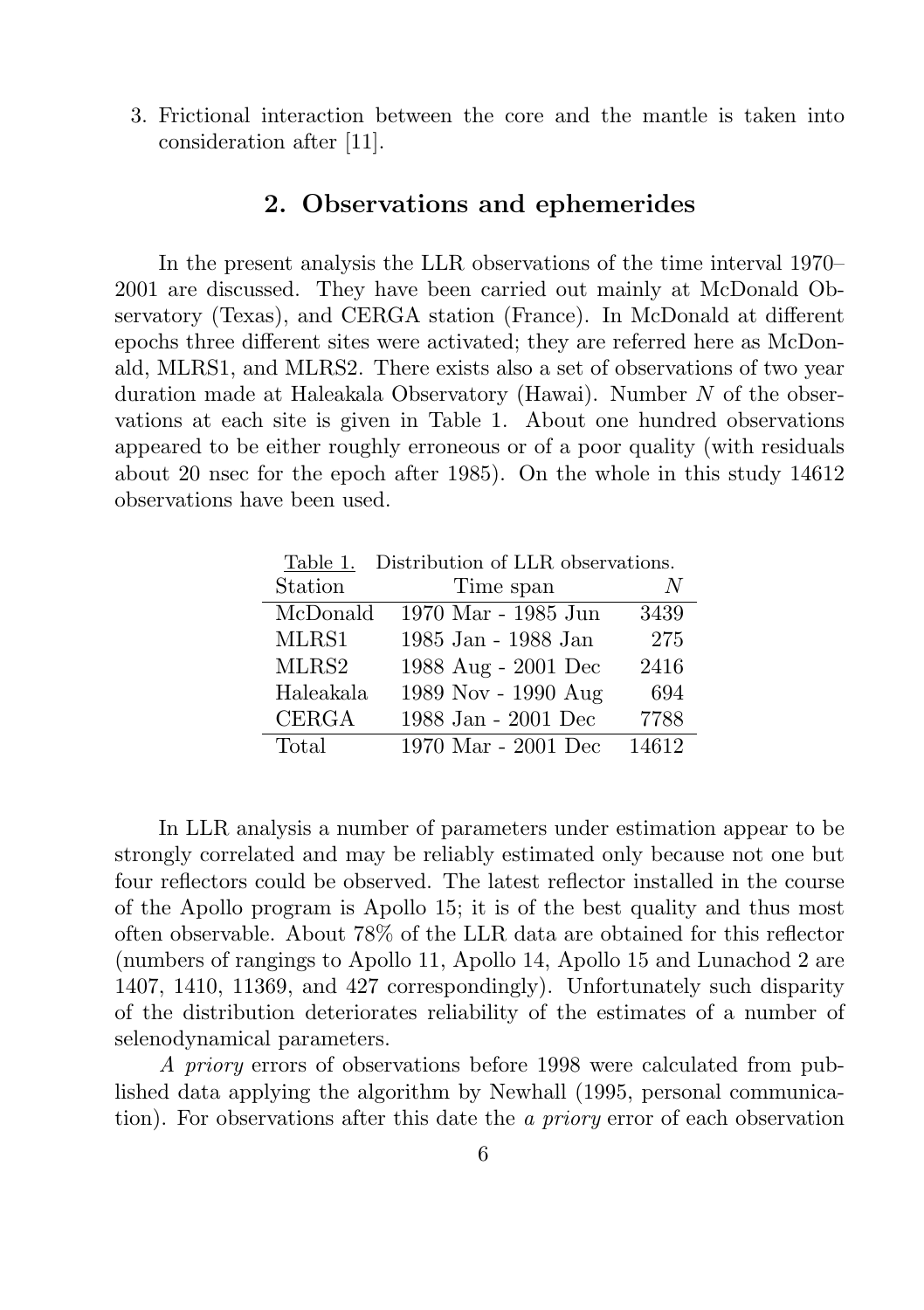is taken from publications when it exceeds 0.1 nsec, and set equal to 0.1 nsec in the opposite case. Before 1998 the observations are obtained by request from the observatories, later on they have been retrieved from FTP server cddisa.gsfc.nasa.gov/pub/slr/llmpt.

The dynamical model EPM has been constructed by simultaneous numerical integration of equations of orbital motion of the Moon, major planets, five biggest asteroids, and the lunar rotation. The integration includes reduced equations of 293 asteroids; it is important for the major planets, but not for the Moon. So in this study to save computing time perturbations only from 5 biggest asteroids are accounted for. Potential of the Moon is calculated up to the 4-th order of the zonal index, that of the Earth includes the 2-th order harmonics  $c_{20}$  and  $c_{22}$ .

To model effects of the fluid core the Poincare's method has been accommodated by accounting peculiarities of the rotational dynamics of the Moon. Some details are given in Appendix, here only a brief summary is outlined for understanding the discussion of the results of LLR processing given beneath. As in the case of the Earth, a resonance between the frequency of free core oscillations with the rotational frequency (one month for the Moon) takes place. Due to this resonance the model of the lunar rotation is very sensitive to the polar and equatorial dynamical flattenings  $\beta_c$ ,  $\gamma_c$  of the core defined by the relations

$$
\beta_c = \frac{C_c - A_c}{B_c}, \ \gamma_c = \frac{B_c - A_c}{C_c},
$$

where  $A_c, B_c, C_c$  are moments of inertia of the core. Unlike the Earth's case the equatorial flattening of the core cannot be ruled out. As at present there is no reliable information on values of  $\beta_c, \gamma_c$ , it is not yet possible to carry out rigorous integration of the combined equations of rotation of the Moon and its core. Nevertheless one can model the main contribution from the core by a simplified model of Appendix. In this model the equations of lunar rotations include some additional terms depending on three parameters  $\nu_1, \nu_2, \nu_3$  which depend on  $\gamma_c$ ,  $\beta_c$  and the ratio  $\rho = C_c/C$  of the moments of inertia of the core and the Moon in the following way:

$$
\nu_1 = G\rho\gamma_c, \ \nu_2 = G\rho\beta_c, \ \nu_3 = G^2\rho\gamma_c,
$$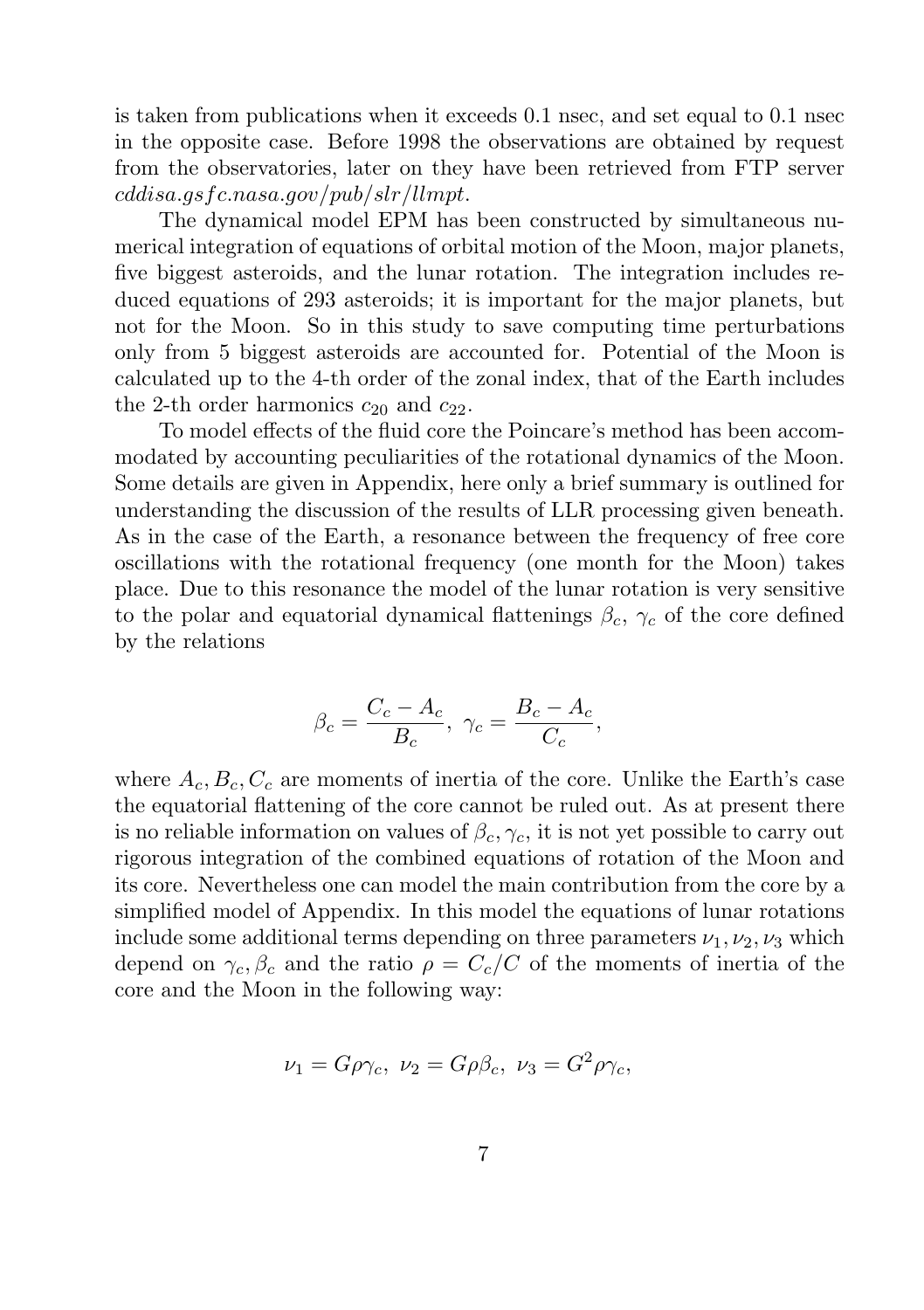where the "gain-factor"  $G$  is

$$
G = \frac{n}{\dot{\Omega} + n(\beta_c - 0.5\gamma_c)},
$$

 $n, \Omega$  being the mean motion and the rate of nodes of the lunar orbit.

Meaning of the gain-factor may be understood taking in mind the conventional approach to modeling the fluid core effects in the theory of the Earth's rotation. For the Earth the equatorial flattenings  $\gamma_c$  is set equal to zero, *n* is the angular velocity of the Earth, and the value  $\nu_c = n\beta_c$  is the frequency of so called free core nutation (one revolution in 430 days) while for the Moon this frequency is given by the relation  $\nu_c = n(\beta_c - 0.5\gamma_c)$  that enters the expression for G. To account for effects of the fluid core of the Earth a transfer function has to be applied: it multiplies any rigid body nutational harmonics of the frequency  $\nu$  by a factor which is proportional to  $1/(\nu-\nu_c)$  (see for instance [7]). In the case of the Moon the largest harmonics corresponds to motion of the lunar nodes and that explains the origin of the gain-factor G given above.

The parameters  $\nu_1, \nu_2, \nu_3$  enter the equations of rotation in different ways and can be estimated simultaneously with other parameters of the Earth-Moon dynamical system. Then applying the relations  $G = \nu_3/n_1, \gamma_c/\beta_c =$  $\nu_1/\nu_2$  it is possible to derive all three parameters involved  $\gamma_c, \beta_c$  and  $\rho$ . If the combination  $(2\beta_c - \gamma_c)$  is small in comparison with  $|\dot{\Omega}/n| \approx 1/216$  (as it is naturally to suggest) then for G we could expect the estimate  $G \approx -200$ from the analysis of LLR data.

Tidal perturbations in the lunar orbital motion caused by tidal dissipation on the Earth's body is computed by the model with a constant lag.

Partials of rangings respectively to dynamical parameters of the orbital and rotational model of the Moon are computed mostly by integration of variational equations; in a few cases they have been obtained by integration of the rigorous system of equations with slightly varied values of the parameter under study.

The LLR dataset has been also processed with the help of DE405 lunar ephemerides making use of the partials obtained with EPM. However nominal values of many of the estimated parameters in DE405 are not known; that is why only corrections to such parameters could be determined. Moreover we might implement the improved values of dynamical parameters only to EPM, but not to DE405. In Solution A values of 65 parameters listed in Table 2 have been improved, all of them being then fed back to EPM by iterations.

Some comments have to be done.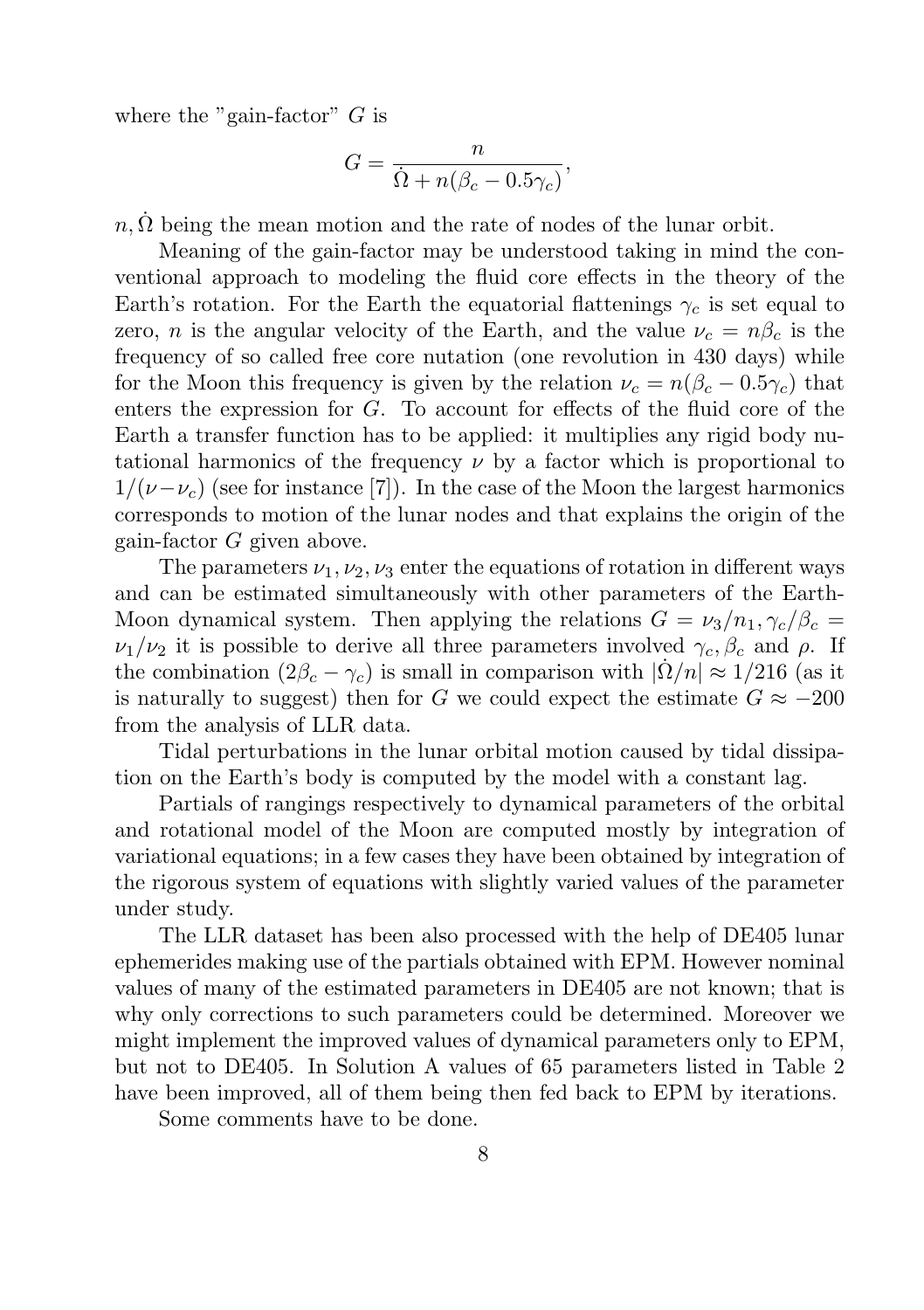Table 2. List of estimated parameters.

| Lunar orbital state vector for the epoch JD 2446000.5              |
|--------------------------------------------------------------------|
| Euler's angles and their time derivatives for the same epoch       |
| Lag of the Moon's body tides                                       |
| Lunar Love numbers $k_2$ , $h_2$ , $l_2$                           |
| Lag of the Earth's body tides                                      |
| Harmonics of lunar potential from $c_{20}$ to $s_{33}$             |
| Coordinates of reflectors A11, A14, L2                             |
| Coordinates $X$ of A15                                             |
| Coordinates of 5 stations                                          |
| Corrections to orientation of the Earth's equator $\epsilon, \phi$ |
| Secular trends $\dot{\epsilon}, \phi$                              |
| Secular trends in sidereal angles of the Earth and Moon            |
| Undimensional lunar moment of inertia $q = C/mR^2$                 |
| Moon's core factors $\nu_1, \nu_2, \nu_3$                          |
| Moon's core-mantle coupling factor $\kappa$                        |
|                                                                    |

- 1. As lunar rangings are invariant relatively to rotations of the Earth-Moon system as whole, all set of parameters of orientation of this system cannot be determined simultaneously. Due to this reason two coordinates of the most often observable reflector Apollo 15 have been fixed (longitude and latitude). Values of these two parameters were obtained from a simplified solution made as the first step, in which lunar librations have not being improved.
- 2. LLR observations are sensitive to the Earth's gravitational constant  $Gm_E$ . However our experience has shown that the observable effect reduces to scaling of distances and cannot be reliably separated from corrections to the X coordinate of the reflectors. Thus the value  $Gm_E$ has not been not included to the list of estimated parameters.
- 3. For meaning of the coupling parameter  $\kappa$  see Appendix.

### 3. Discussion of results

The estimates of selenodynamical parameters (which are of primary interest of this study) are given in Table 4 both for EPM and DE405 as Solution A (65 parameters mentioned above). As improved values of dynamical pa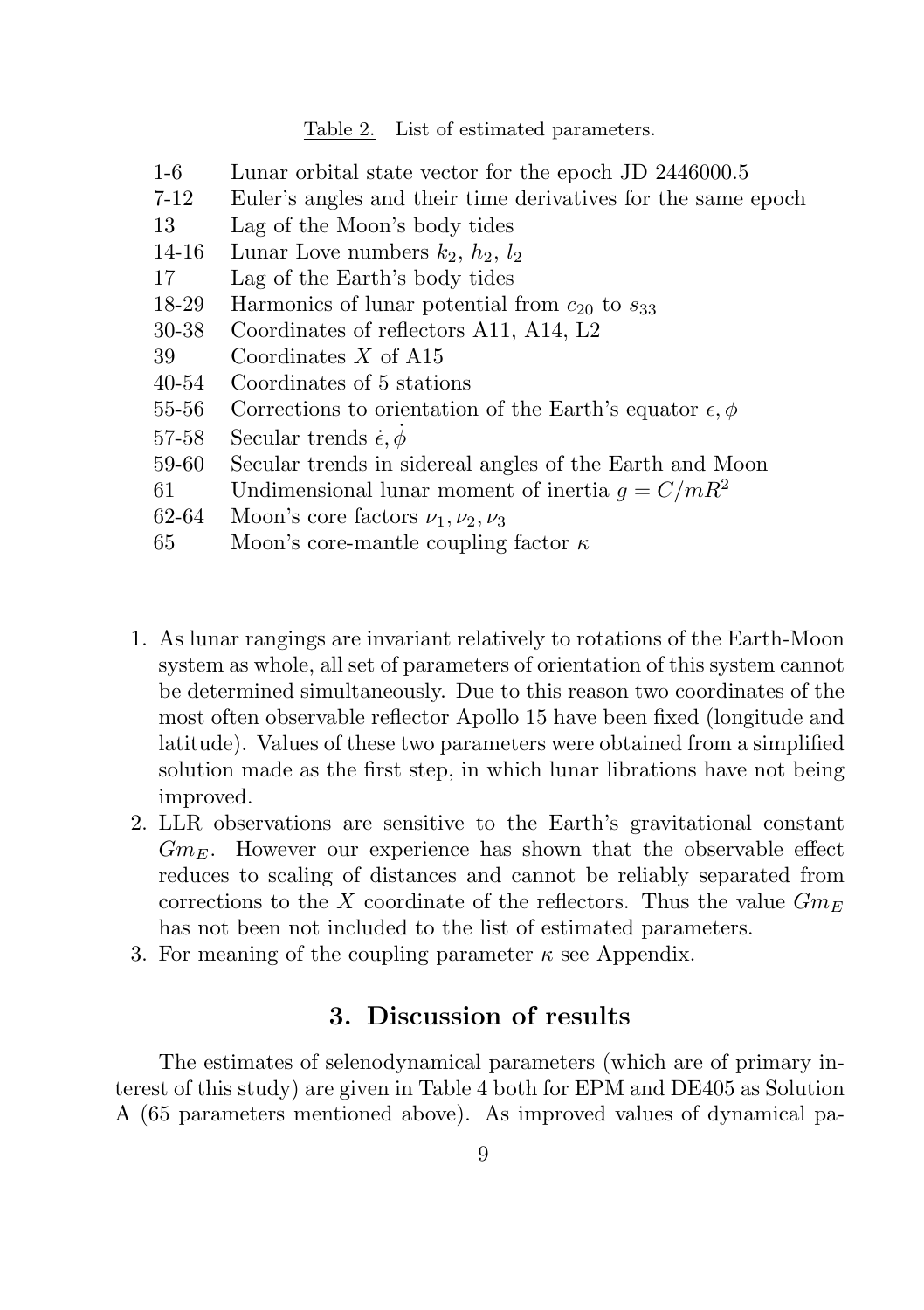rameters of DE405 could not be derived, only the obtained corrections to them are presented being marked by the prime symbol '. corrections are presented being marked by the prime symbol '. Post-fit residuals for EPM are presented in Fig 1. Analogous residuals for DE405 appear to be about 5 % less noisy; visually two plots could not be distinguished and thus the plot for DE405 is not given.

Because the EPM model has been implemented by the obtained corrections the post-fit residuals practically coincide with differences  $O - C$ computed with the improved model. For DE405 a similar work could not be carried out in the full scale and only estimates of coordinates of the reflectors and Love numbers  $h_2$ ,  $l_2$  of the Moon have been incorporated. Corresponding differences O-C are presented in Fig. 3. The plot demonstrates that the lunar ephemerides DE405 need considerable corrections as it was naturally to expect because these ephemerides have been completed a number of years ago on the base of less set of the LLR data than used in the present work.

The plot of LLR residuals in Fig 1 shows that some sharp change of them has occurred after March 1998 (residuals for DE405 demonstrate quite the same type of the behavior). Being independent of the model applied such effect cannot be explained by any drawbacks of the dynamical models. Checking the algorithms and software used for reduction of LLR data has not revealed errors which could explain this effect. Experiments have proved that the degradation of fitting for the epoch after March 1998 disappears if coordinates of the all four reflectors after this epoch are estimated as independent parameters. Because the time span after March 1998 is comparatively small it appears possible to estimate all three coordinates of Apollo 15 for this epoch (unlike for the previous one). Indeed strong correlations with lunar librations do not arise as the librations are mainly depend on the observations of the previous epoch. In this way an alternative solution has been produced (Solution B; see Table 4) in which coordinates of the reflectors after March 1998 are determined independently. For this solution the noticed above peculiarities of the post-fit residuals vanish and the overall fitting becomes considerably better (see Fig. 2 where the plot is given for EPM, and Fig. 4 for DE405).

In Table 3 the differences  $D_x, D_y, D_z$  between the two sets of coordinates of the reflectors related to the epoch before and after March 1998 are given for the DE405 model. One can see that the corrections for each reflectors are close. That makes plausible a conjecture that a sharp jump of the lunar crust (to which the reflectors are rigidly fixed) as whole relatively to the barycenter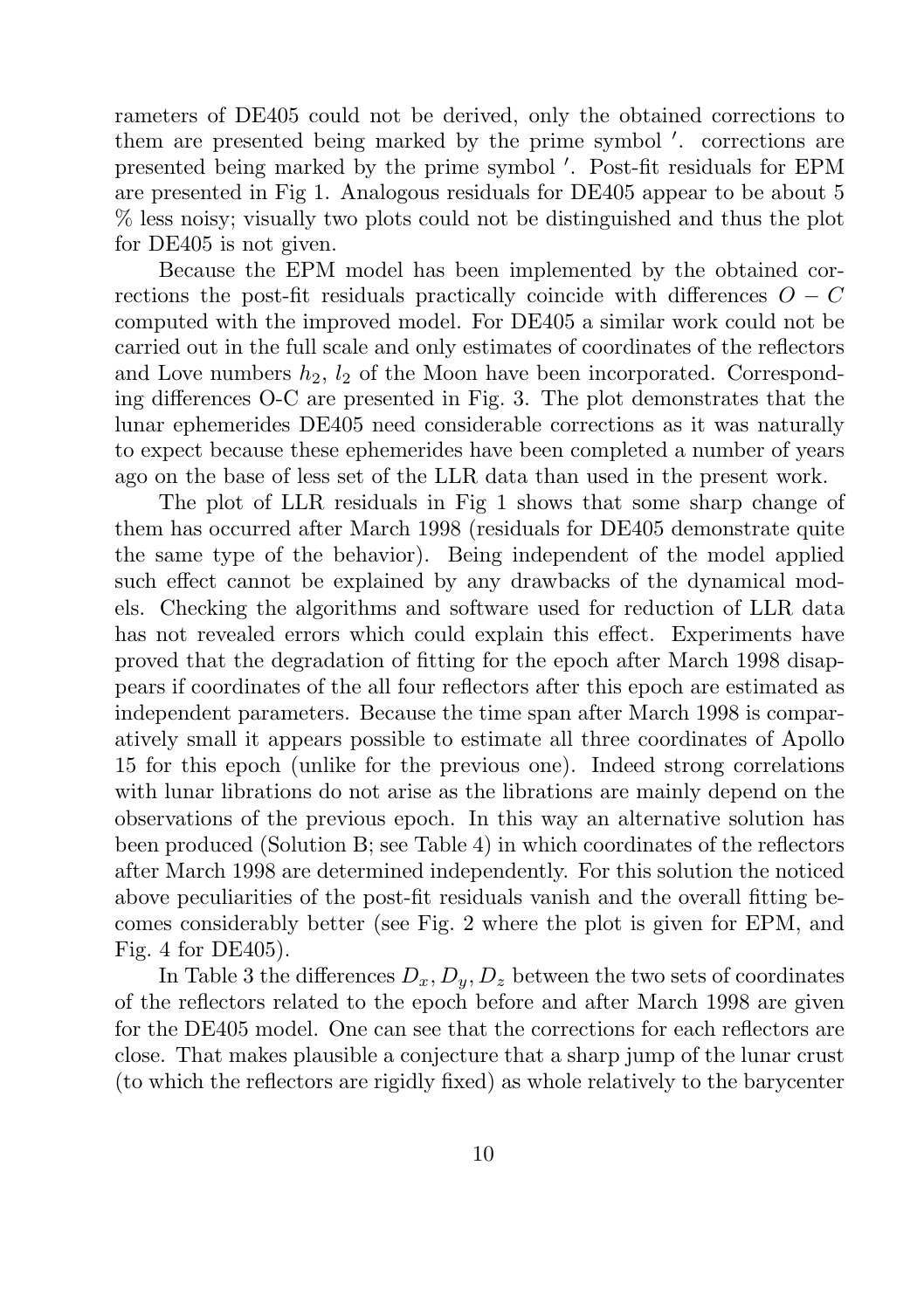

Figure 1. EPM residuals, Solution A.



Figure 2. EPM residuals, Solution B.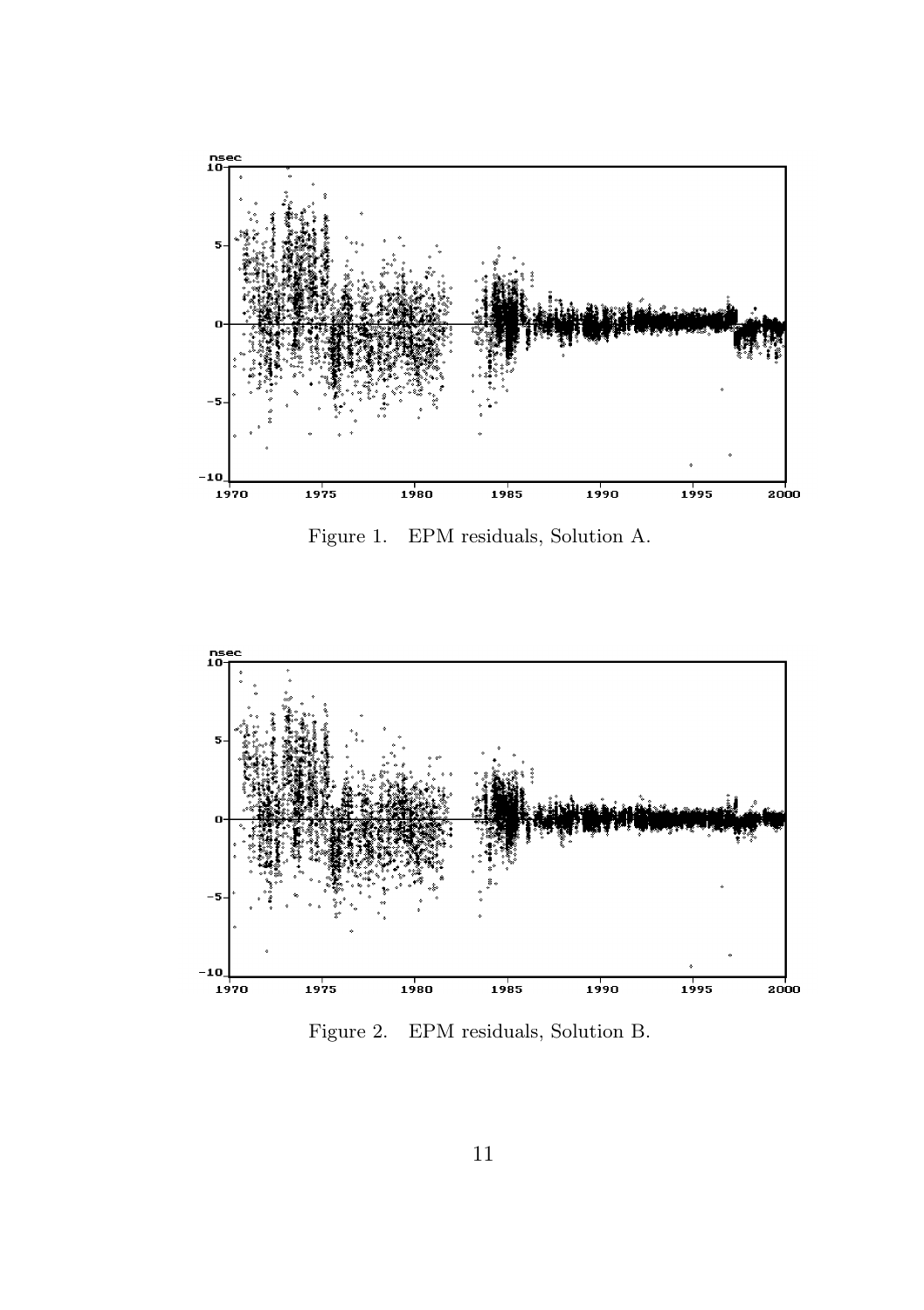

Figure 3. DE405 prefit residuals.



Figure 4. DE405 residuals, Solution B.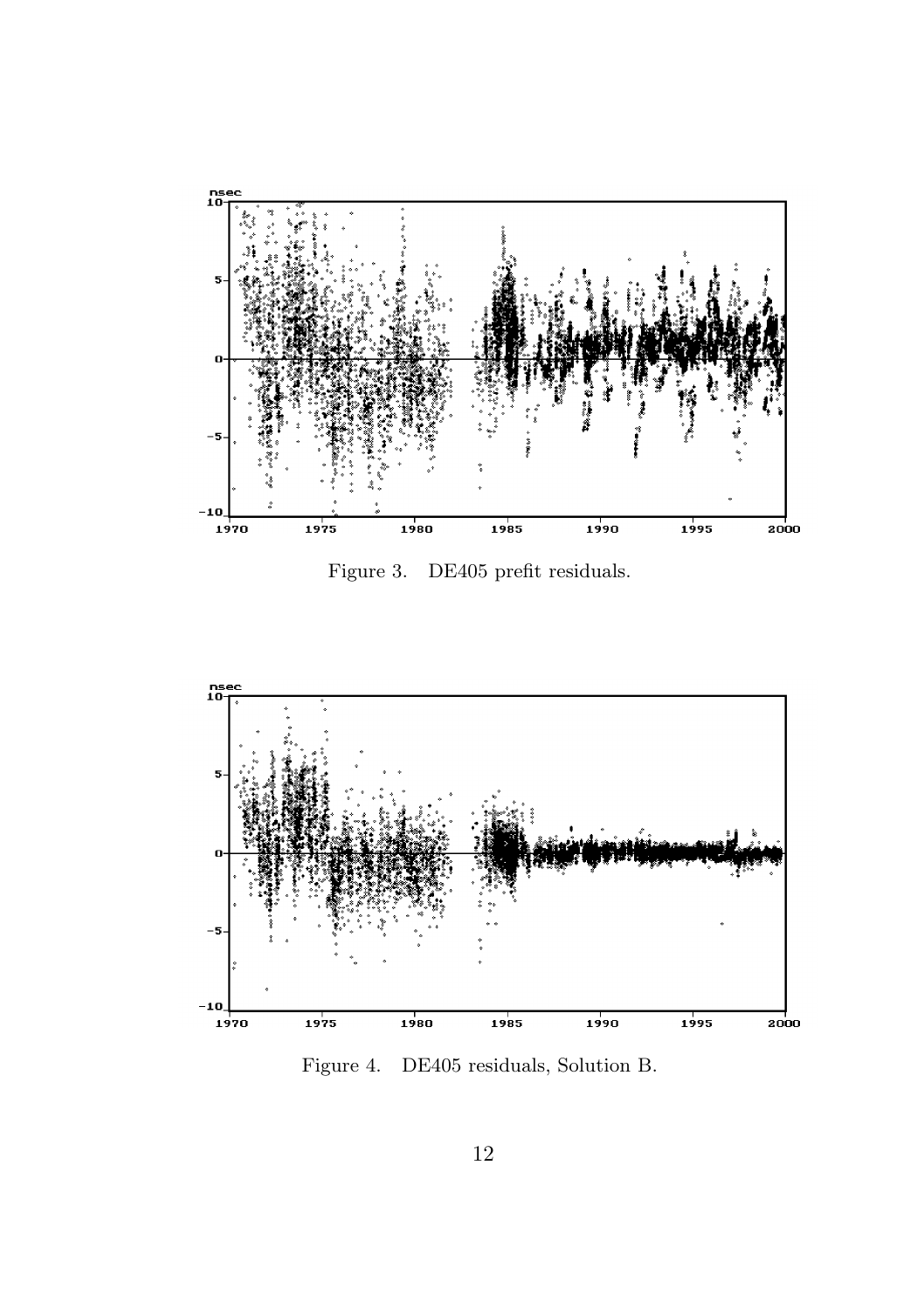of the Moon took place at March 1998. Similar effects of a smaller scale are known to exist for the Earth from analysis of satellite ranging data.

|              | Table 3. Jump in coordinates of reflectors after March 1998 (m).  |                              |            |
|--------------|-------------------------------------------------------------------|------------------------------|------------|
| $D_{\alpha}$ | $D_u$                                                             | $D_{\gamma}$                 |            |
|              | $-0.171 \pm 0.054$ 0.066 $\pm$ 0.083                              | $-0.308 \pm 0.077$ Apollo 11 |            |
|              | $-0.192 \pm 0.053$ 0.110 $\pm$ 0.104                              | $-0.021 \pm 0.096$           | Apollo 14  |
|              | $-0.090 \pm 0.081$ $0.237 \pm 0.086$                              | $-0.604 \pm 0.256$           | Lunachod 2 |
|              | $-0.117 \pm 0.049$ $0.270 \pm 0.035$ $-0.240 \pm 0.027$ Apollo 15 |                              |            |

By averaging the values given in Table 5 we have the following estimates of the jumps  $D_x, D_y, D_z$  in each of the coordinates  $X, Y, Z$  (in meters):

$$
D_x = -0.15 \pm 0.04
$$
  
\n
$$
D_y = 0.23 \pm 0.07
$$
  
\n
$$
D_z = -0.23 \pm 0.07.
$$

The analogous jumps in coordinates obtained with the EPM model are not so consistent but do not contradict to the DE405-based estimates:

$$
D_x = -0.17 \pm 0.03
$$
  
\n
$$
D_y = 0.37 \pm 0.21
$$
  
\n
$$
D_z = -0.10 \pm 0.26.
$$

Comparing the residuals obtained with EPM and DE405 as well as the formal errors of the estimates one can see that DE405 provides somewhat better fitting (about 5-10 %). Origin of these systematic errors in EPM is not yet clear. They are probably due to some mismodeling of lunar rotations because the experiments in which the orbital motion of the Moon is taken from EPM but its rotational motion from DE405 indeed improve fitting.

In Table 4 there are also presented LLR-based results from [2] and from the more recent publication [11]. For the aims of comparison we present our estimates of the lunar tidal lag  $\delta$  also in terms of the quality factor Q defined as  $Q = 1/2\delta$ . Comparing the values of Q in papers [2], [11] with the given there time delays  $\tau = \delta/n$  (*n* is the Moon's mean motion), it becomes clear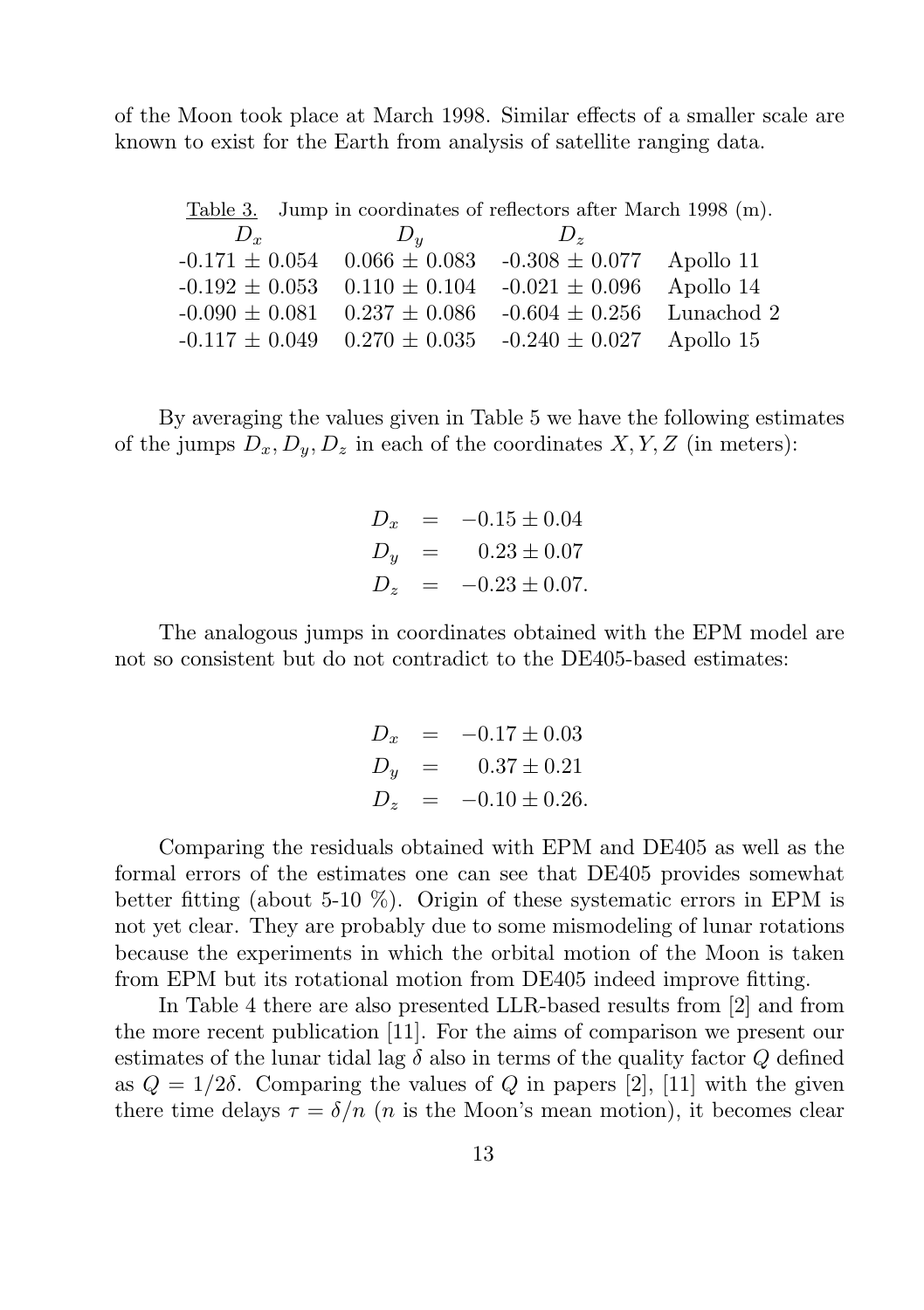that another definition has been used in these works:  $Q = 1/\delta$ . We prefer the conventional definition and thus the values Q in Table 4 taken from [2], [11] are transformed to be in accordance with it. Statistical errors in Table 4 are given only for the estimated parameters, but not for the derived ones.

In the equations of motion of the Moon the tidal lag is multiplied by  $k_2$ ; so sometimes the effective parameter of dissipation is presented as the product  $k_2\delta$  (or as  $k_2/Q$ ). For the aims of comparison the combination  $k_2/Q$ also is presented. In the last line of the table the undimensional moment of inertia of the Moon  $g = C/mR^2$  is given. This value was obtained by confronting the estimate of the gravitational coefficients  $c_{20}$  derived from its contribution to the orbital motion of the Moon, with the value  $\beta = -c_{20}/g$ derived from its impact on the rotation of the Moon.

The errors of our estimates are formal ones given in the sense of one σ. As the residuals still expose signatures due to some unmodeled effects, the formal errors are too optimistic and in order to get more realistic values they have to be multiplied at least by the factor 2. That must be taken in mind when comparing our estimates with those from [2], [11]. Another reason why our formal errors sometimes are much less is the larger duration of our dataset (the end of the time span in [2] is December 1993, that of [11] is July 1998).

The following comments to the results presented in Table 4 are to be done:

- **Lunar Love number**  $k_2$ . In paper [2] the estimate  $k_2=0.0302$  is given and discussed in some detail. It is argued that lunar seismic velocity profiles provided by the Apollo mission correspond to smaller value  $k_2 \approx 0.021$  – 0.024. The value  $k_2$ =0.0285 obtained in Solution B is well in accordance with the estimate  $k_2$ =0.0287 given in [11]; so our analysis has confirmed the noticed discrepancy.
- **Lunar Love numbers**  $h_2$ ,  $l_2$ . The estimates of lunar Love numbers  $h_2$  and  $l_2$  are only slightly sensitive to the used models as well as to the two versions of solution. These estimates seem to be reliable, though our  $h_2$ is 2.5 times larger then that given in [11]. The estimate of  $l_2$  is probably obtained in the first time and we do not aware of other publications to compare with.
- **Dissipation quality factor** Q. Our estimate  $Q=13.0$  for solution B is very close to the value 13.25 given in [2] but somewhat differs from  $Q=18.870$ claimed in the more recent work [11] which is based on a larger set of LLR data (pay attention that in Table 4 the results of [2], [11] are scaled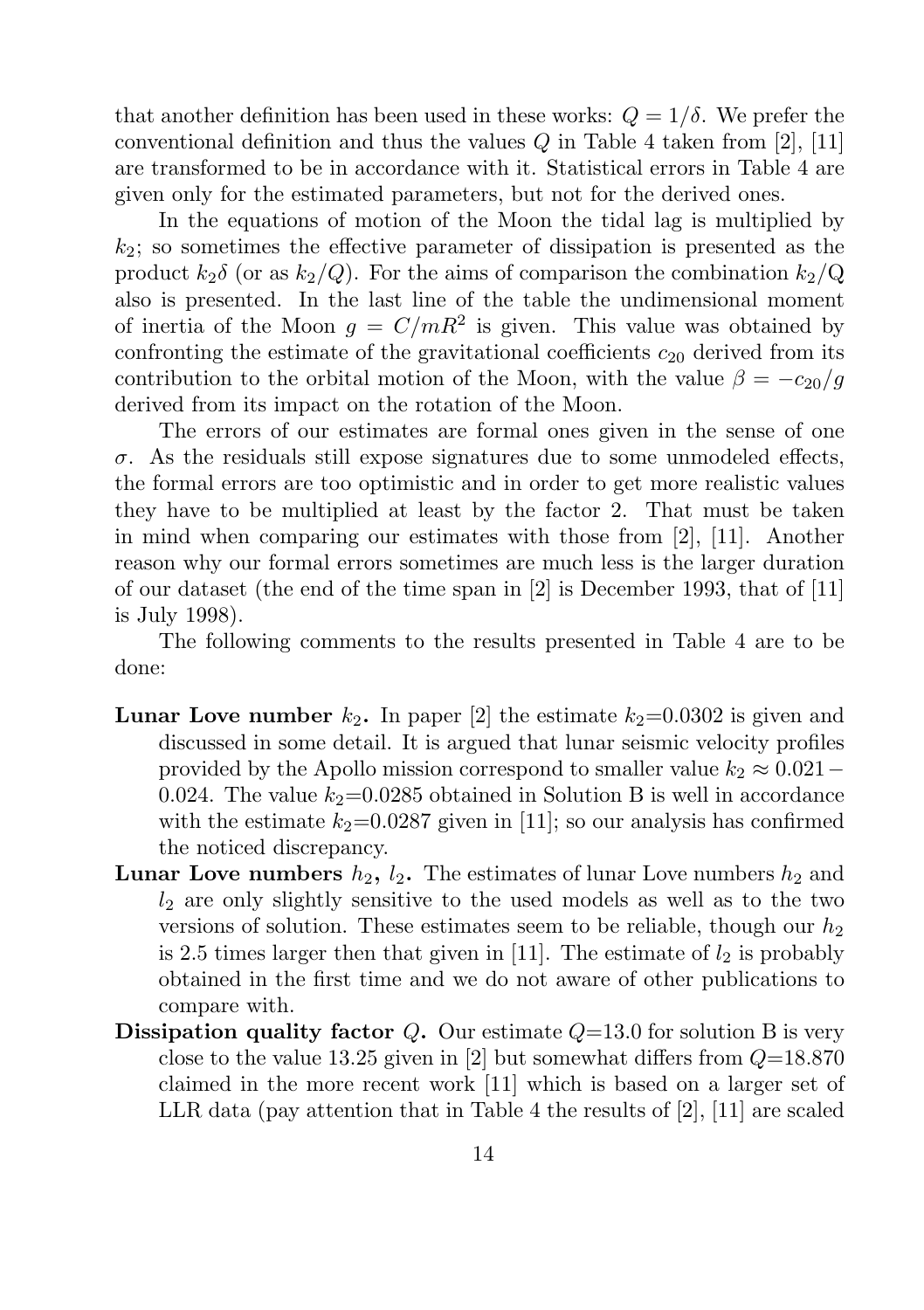|                  | <b>TADIC I.</b> | ocicilou y hamncar parameters uerrited from EER. |          |                             |             |              |
|------------------|-----------------|--------------------------------------------------|----------|-----------------------------|-------------|--------------|
|                  |                 |                                                  |          | EPM-A EPM-B DE405-A DE405-B | Paper $[2]$ | Paper $[11]$ |
|                  |                 |                                                  |          |                             |             |              |
| $k_2$            | 0.0381          | 0.0285                                           | 0.0064'  | 0.0022'                     | 0.0302      | 0.0287       |
|                  | $\pm 9$         | $\pm 8$                                          | $\pm 9$  | $\pm 8$                     | $\pm 12$    | $\pm 8$      |
| h <sub>2</sub>   | 0.0903          | 0.0861                                           | 0.0996   | 0.0916                      |             | 0.0340       |
|                  | $\pm 42$        | $\pm 35$                                         | $\pm 39$ | $\pm 32$                    |             | $\pm 180$    |
| l <sub>2</sub>   | 0.0514          | 0.0426                                           | 0.0510   | 0.0510                      |             |              |
|                  | $\pm 33$        | $\pm 27$                                         | $\pm 31$ | $\pm 25$                    |             |              |
| Lag,             | 1.6249          | 2.0559                                           | 0.0001'  | 0.0004'                     | 2.204       | 1.518        |
| $\deg$           | $\pm$ 31        | $\pm 28$                                         | $\pm 29$ | $\pm 25$                    |             | $\pm$ 32     |
| Q                | 17.630          | 13.034                                           |          |                             | 13.250      | 18.870       |
|                  |                 |                                                  |          |                             | $\pm 500$   |              |
| $k_2/\mathrm{Q}$ |                 | $0.00215$ $0.00218$                              |          |                             | 0.002272    | 0.00152      |
|                  |                 |                                                  |          |                             | $\pm$ 32    |              |
| $\kappa$ ,       | $-70$           | $-80$                                            | -66      | -59                         |             | 1122         |
| $10^{-11}/d$     | $\pm 6$         | $\pm 5$                                          | $\pm 5$  | $\pm 5$                     |             | $\pm 257$    |
| $g_{-}$          |                 | 0.39268 0.39223                                  |          | $0.00027' - 0.00018'$       |             | 0.3940       |
|                  | $\pm 4$         | $\pm 4$                                          | $\pm 4$  | $\pm 4$                     |             |              |

Table 4. Selenodynamical parameters derived from LLR.

in order to correspond to the conventional definition of  $Q$ ). Probably the discrepancy could be explained by the fact that in [11] the value of Q has been estimated in several frequency bands and thus Q at the monthly frequency (which value can be compared with our estimate) would diminish.

In this context it seems useful to give the estimate obtained for the Earth's dissipation factor  $Q_E$  (and the corresponding tidal lag  $\delta_E$ ) from its effects in the orbital motion of the Moon:  $Q_E = 11.032 \pm 0.004$  $(\delta_E = 2.5968 \pm 0.0009 \text{ deg})$ . It corresponds to the secular deceleration of the lunar mean motion  $\dot{n} \approx -25''/cy^2$  well confirmed by many studies. One can see that the Moon only slightly less dissipative than the Earth. This result seems important bearing in mind the adopted explanation of dissipative effects in the Earth's rotation as caused by the dissipation in oceans (after the well known monograph by Lambeck [6]). Now this suggestion seems doubtful because absence of oceans on the Moon shows that the strong dissipation originates in the planet body, and probably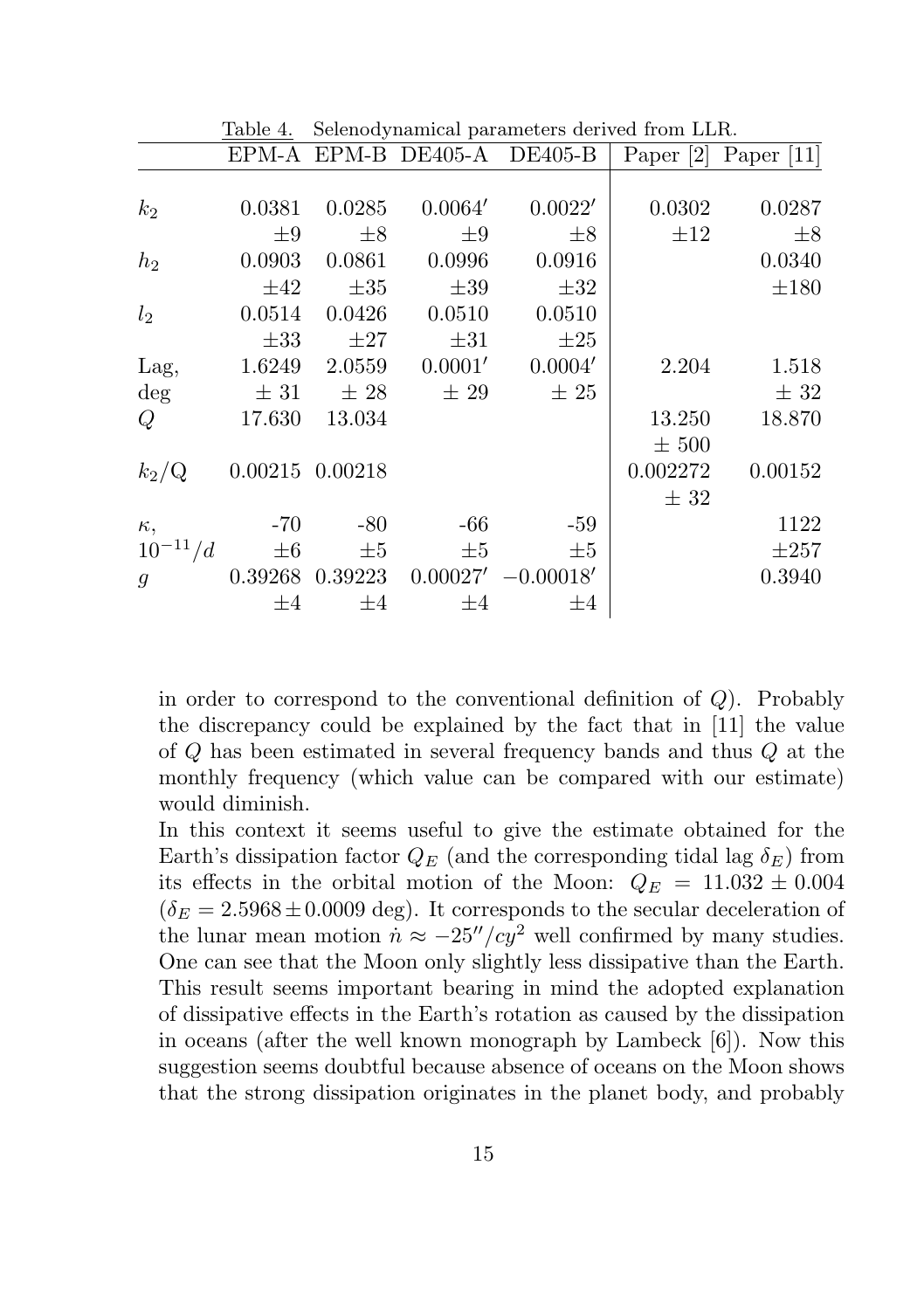the same is true for the Earth. Another evidence that the dissipation is generated by the body tides is the surprisingly constant value of  $Q_E$ during the last 600 million years as it follows from paleontologic data (for most resent results see [4]). This conclusion may be of a practical importance as the adopted IERS standards for modeling the dynamics of the Earth's satellites deliberately do not include accounting for the lag  $\delta_E$  of the body tides.

Effects of fluid core. In Solution B an attempt has been undertaken to evaluate parameters  $\nu_1, \nu_2, \nu_3$  and then to derive estimates of the parameters  $\gamma_c, \beta_c$  and  $\rho$  of the fluid core. Unfortunately while the estimates of  $\nu_1, \nu_2, \nu_3$  appear statistically significant

$$
\nu_1 = (126 \pm 18) \cdot 10^{-7}
$$
  
\n
$$
\nu_2 = (147 \pm 88) \cdot 10^{-8}
$$
  
\n
$$
\nu_3 = (267 \pm 76) \cdot 10^{-6}
$$

they lead to meaningless values of  $\gamma_c$ ,  $\beta_c$  and  $\rho$ . These values are given here for DE405, those for EPM agree with them. So at present with the accuracies achieved the question whether the effects of the fluid core are detectable is still open.

Coupling factor  $\kappa$ . This parameter is a factor to multiply relative angular velocities of the core  $\chi_x, \chi_y$  in order to calculate the corresponding torque. In accordance with the theory developed in Appendix, on the place of  $\chi_x, \chi_y$  one can take the angular velocities  $\omega_x, \omega_y$  multiplied by the gain-factor G given above. When comparing our estimate of  $\kappa$  with that from [11] given in Table 4 it is necessary to account that we have used the theoretical value  $G = -216$  which corresponds to negligible  $\beta_c, \gamma_c$ . Reason of the disagreement with the result of [11] is not clear, probably it is due to another scaling.

In Table 5 there are given corrections to some parameters which probably have no clear physical meaning but characterize quality of the dynamical theories in use. They are corrections de,  $d\phi$  to orientation of the Earth's equator, centennial rates d $\dot{\epsilon}$ ,  $d\dot{\phi}$  of these values, and corrections to centennial rates of the Earth's and Moon's rotational angles. One can see that all these values are less for DE405 comparing with EPM which fact demonstrates again that in the lunar part of EPM there are still some unmodeled effects.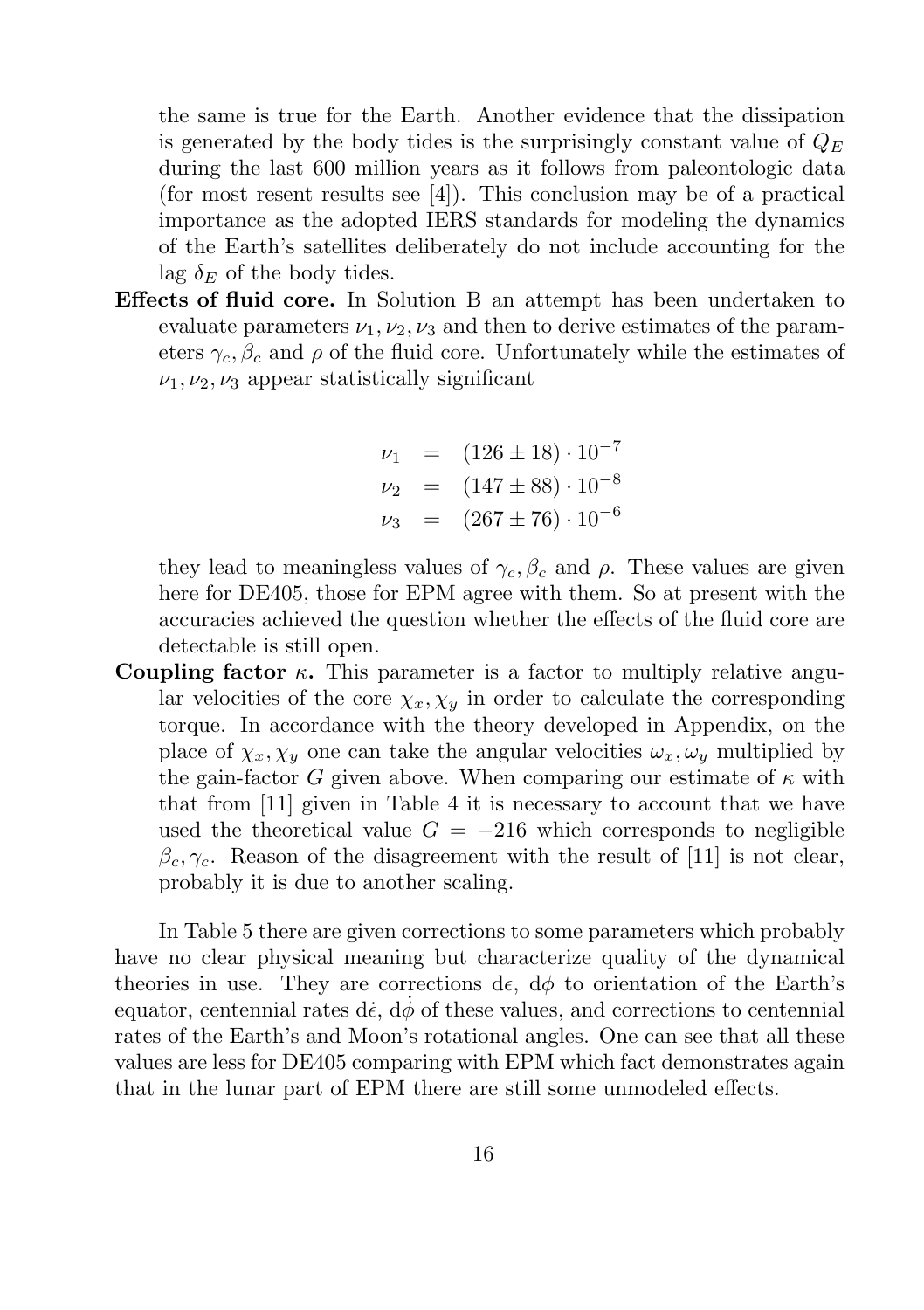|                   | Table 5.    | Corrections to Earth's equator. |          |              |          |
|-------------------|-------------|---------------------------------|----------|--------------|----------|
| Parameter         | Unit        | EPM                             | $\sigma$ | <b>DE405</b> | $\sigma$ |
| $d\epsilon$       | arcs        | 0.0018                          | 0.0003   | 0.0007       | 0.0003   |
| $d\phi$           | arcs        | 0.0239                          | 0.0005   | 0.0042       | 0.0004   |
| $d\dot{\epsilon}$ | $\arcs$ /cy | 0.0089                          | 0.0024   | 0.0138       | 0.0021   |
| $d\dot{\phi}$     | $\arcs/cy$  | $-0.2432$                       | 0.0049   | $-0.0116$    | 0.0043   |
| $\dot{s}$ , Earth | $\arcs/cy$  | $-0.0226$                       | 0.0018   | 0.0014       | 0.0014   |
| $\dot{s}$ , Moon  | $\arcs/cy$  | $-0.1165$                       | 0.0121   | $-0.0293$    | 0.0122   |

### 4. Conclusive remarks

The up-to-date LLR measurements of high precision provide unique information for selenodynamical studies. Adequate modeling of lunar rotation puts forward a challenge for analysts because LLR residuals still show signals of unknown origin. For instance quite mysterious is a signature (with any of the two dynamical models in use) that gives rise to improbable corrections to the Earth's Love numbers  $h_2, l_2$  (about 0.2 and 0.1 with formal errors as small as a few percents). Including these parameters to the list of solve-for unknowns considerably improves the fitting and diminishes corrections to all lunar Love numbers by the factor 2. At this stage we have failed to find a parameter that could provoke such special signature in the residuals.

Our study shows that the direct impact of the fluid core on the Moon's rotation is probably negligible but the indirect effect of the frictional mantlecore interaction seems to be detectable. Hopefully more certain conclusions might be derived in future with more data from the ongoing LLR programs of CERGA and MLRS. We would like to pay attention of the contributors on a great importance for selenodynamics to obtain more ranging data for other reflectors but Apollo 15.

This study has been carried out by the software package ERA for ephemeris and dynamical astronomy (see [1], [5]). DOS version of the software with the LLR applications developed in this research, may be retrieved by anonymous FTP quasar.ipa.nw.ru/incoming/era.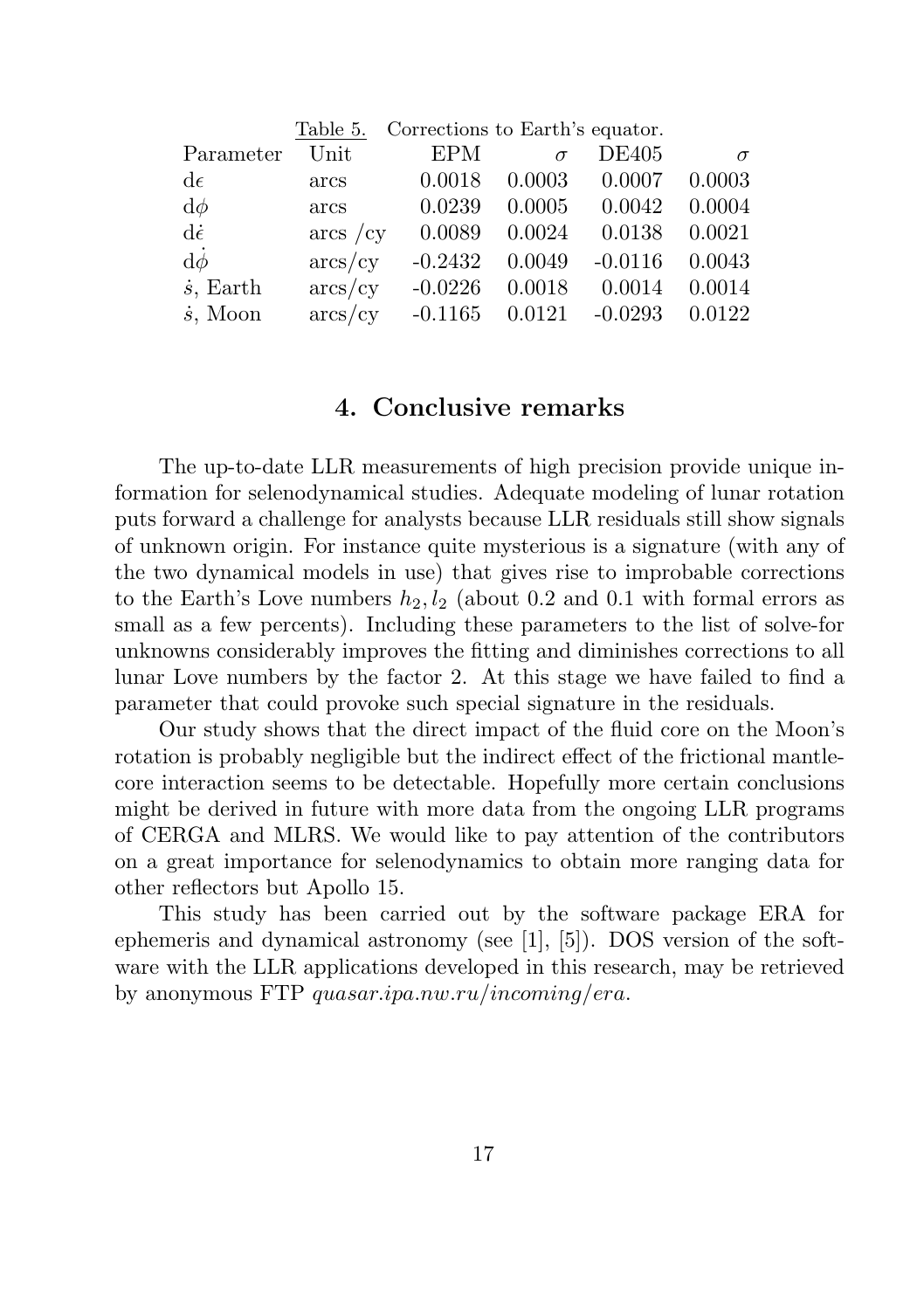## Appendix

#### Modeling effects of the fluid core of the Moon

Here we follow the approach developed by Poincare for a rigid body with a fluid cavity [10].

The following notations are used:

 $A < B < C$  are main moments of inertia of the Moon.

 $\beta, \gamma$  are combinations of A, B, C that enter the equations of lunar rotation.

 $\theta$  is nutation angle of the coordinate system fixed to the main axes.

 $\phi$  is precession angle of this system

 $\psi$  is rotational angle.

- $\omega_x, \omega_y, \omega_z$  are projections of the lunar angular velocity  $\omega$  to the axes of the rotating system fixed to the mean axes of inertia.
- $N_x, N_y, N_z$  are projections in the same system of the momentum vector N of the perturbing forces from Sun and Earth in the rigid body approximation.

The following relations hold true:

$$
\beta = \frac{C - A}{B} = \frac{(4c_{22} - 2c_{20})/g}{(4c_{22} + 2c_{20})/g + 2} \approx -\frac{c_{20}}{g},
$$
  

$$
\gamma = \frac{B - A}{C} = 4\frac{c_{22}}{g},
$$

where

$$
g = \frac{C}{mR^2}
$$

is the undimensional moment of inertia  $(m, R)$  being the lunar mass and its mean radius).

If  $r$  is radius vector of a perturbing body in the rotating frame of the mean axes of inertia,  $\rho$  is that in the inertial frame the following relation takes place

$$
\boldsymbol{r} = P_3(\psi) P_1(\theta) P_3(\phi) \boldsymbol{\rho}, \tag{1}
$$

where  $P_i$   $(i = 1, 2, 3)$  is rotational matrix for the *i*-th axis.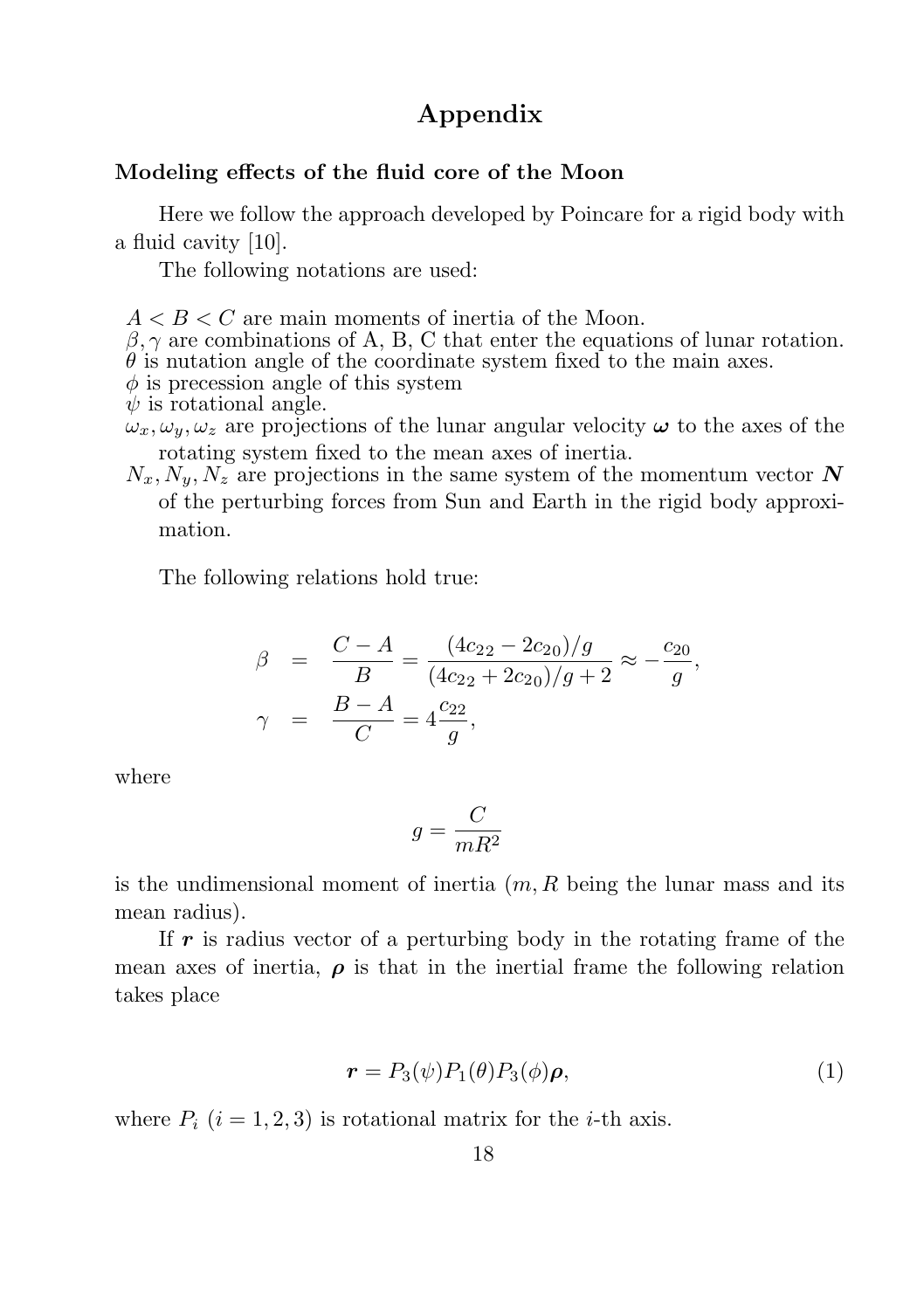In these notations the equations of lunar rotation may written in the form:

$$
\dot{\omega}_x = \frac{\gamma - \beta}{1 - \beta \gamma} \omega_z \omega_y + \frac{N_x}{A},
$$
  
\n
$$
\dot{\omega}_y = \beta \omega_z \omega_x + \frac{N_y}{B},
$$
  
\n
$$
\dot{\omega}_z = -\omega_y \omega_x \gamma + \frac{N_z}{C}.
$$
\n(2)

At the right parts of these equations the components  $\omega_x$ ,  $\omega_y$ ,  $\omega_z$  of the angular velocity have to be expressed in terms of the Euler's angles and their time velocities with the help of the Euler's kinematic relations

$$
\omega_x = \dot{\phi}\sin\theta\sin\psi + \dot{\theta}\cos\psi,\n\omega_y = \dot{\phi}\sin\theta\cos\psi - \dot{\theta}\sin\psi,\n\omega_z = \dot{\phi}\cos\theta + \dot{\psi}.
$$
\n(3)

Rotation of the fluid core in the Poincare model is described by the velocity field that can be characterized by the vector of angular velocity  $\chi$  $=(\chi_x, \chi_y, \chi_z)$  relatively to the body fixed rotating frame. If  $A_c, B_c, C_c$  ( $A_c$  $B_c < C_c$ ) are the main moments of inertia of the fluid core then the following dynamical relations between  $\omega_x, \omega_y, \omega_z$  and  $\chi_x, \chi_y, \chi_z$  hold true [7]:

$$
(\dot{\omega}_x + \dot{\chi}_x)A_c + \chi_z(\omega_y + \chi_y)B_c - \chi_y(\omega_z + \chi_z)C_c = 0,
$$
  
\n
$$
(\dot{\omega}_y + \dot{\chi}_y)B_c + \chi_x(\omega_z + \chi_z)C_c - \chi_z(\omega_x + \chi_x)A_c = 0,
$$
  
\n
$$
(\dot{\omega}_z + \dot{\chi}_z)C_c + \chi_y(\omega_x + \chi_x)A_c - \chi_x(\omega_y + \chi_y)A_c = 0.
$$
\n(4)

Differential equations (2) have to be modified by adding the perturbing torques that depend on the vector  $\chi$ . In terms of the moments of inertia A, B, C (not of the parameters of libration  $\beta$ ,  $\gamma$  as in equations (2)) the modified equations have the form:

$$
A\dot{\omega}_x + \omega_z \omega_y (C - B) - B_c \chi_y \omega_z + C_c \chi_z \omega_y + A_c \dot{\chi}_x = N_x,
$$
  
19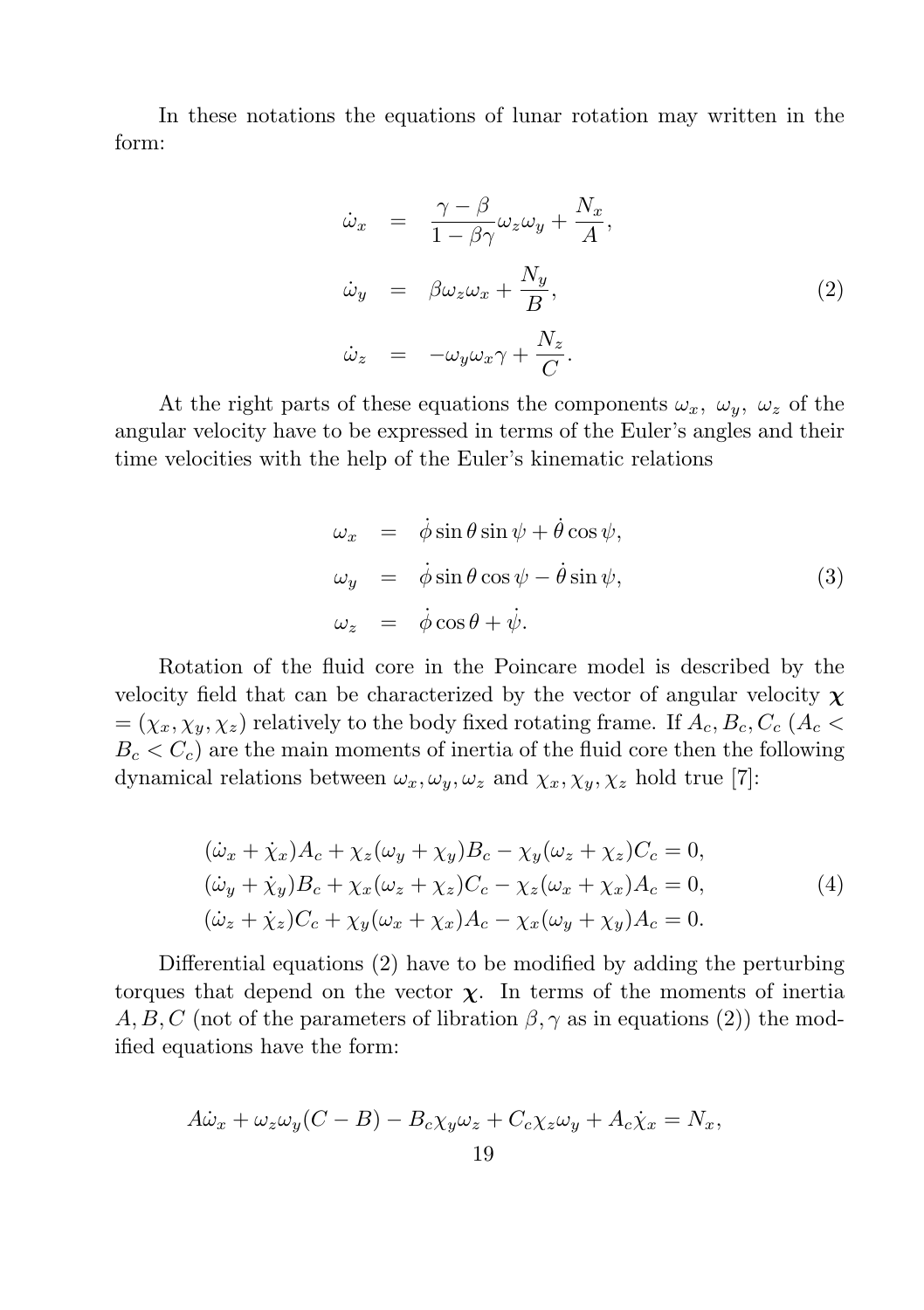$$
B\dot{\omega}_y + \omega_x \omega_z (A - C) - C_c \chi_z \omega_x + A_c \chi_x \omega_z + B_c \dot{\chi}_y = N_y,
$$
  
\n
$$
C\dot{\omega}_z + \omega_y \omega_x (B - A) - A_c \chi_x \omega_y + B_c \chi_y \omega_x + C_c \dot{\chi}_z = N_z.
$$
\n(5)

Expressing  $\dot{\chi}_x, \dot{\chi}_y, \dot{\chi}_z$  from equations (4) and inserting the results to equations (5) we obtain:

$$
\dot{\omega}_x + \omega_z \omega_y \frac{C - B}{A - A_c} + (\chi_y \omega_z + \chi_z \omega_y + \chi_z \chi_y) \frac{C_c - B_c}{A - A_c} = \frac{L_x}{A - A_c},
$$
  
\n
$$
\dot{\omega}_y + \omega_x \omega_z \frac{A - C}{B - B_c} + (\chi_z \omega_x + \chi_x \omega_z + \chi_x \chi_z) \frac{A_c - C_c}{B - B_c} = \frac{L_y}{B - B_c},
$$
(6)  
\n
$$
\dot{\omega}_z + \omega_y \omega_x \frac{B - A}{C - C_c} + (\chi_x \omega_y + \chi_y \omega_x + \chi_y \chi_x) \frac{A_c - C_c}{C - C_c} = \frac{L_z}{C - C_c}.
$$

In terms of the parameters of libration  $\beta$ ,  $\gamma$  for the Moon as whole, and of the analogous parameters  $\beta_c, \gamma_c$  for the fluid core

$$
\beta_c = \frac{C_c - A_c}{B_c} \gamma_c = \frac{B_c - A_c}{C_c},
$$

and of the ratios  $\rho_A$ ,  $\rho_B$ ,  $\rho_C$  of the corresponding moments of inertia defined by the relations

$$
\rho_A = \frac{A_c}{A} \equiv \frac{C_c}{C} \left( \frac{1 - \beta_c \gamma_c}{1 + \beta_c} \right) \left( \frac{1 - \beta \gamma}{1 + \beta} \right),
$$
  
\n
$$
\rho_B = \frac{B_c}{B} \equiv \frac{C_c}{C} \left( \frac{1 + \gamma_C}{1 + \beta_C} \right) \left( \frac{1 + \gamma}{1 + \beta} \right),
$$
  
\n
$$
\rho_C = \frac{C_c}{C},
$$

we can rewrite equations (6) in the form:

$$
\dot{\omega}_x + \omega_z \omega_y \frac{\beta - \gamma}{1 - \beta \gamma} q_A + Q_{yz} \frac{(\beta_c - \gamma_c)}{1 - \beta_C \gamma_C} \rho_A q_A = \frac{L_x}{A} q_A,
$$
  
\n
$$
\dot{\omega}_y - \omega_x \omega_z \beta q_B + Q_{xz} \beta_C \rho_B q_B = \frac{L_y}{B} q_B,
$$
  
\n
$$
\dot{\omega}_z + \omega_y \omega_x \gamma q_C + Q_{xy} \gamma_C \rho_C q_C = \frac{L_z}{C} q_C,
$$
\n(7)  
\n20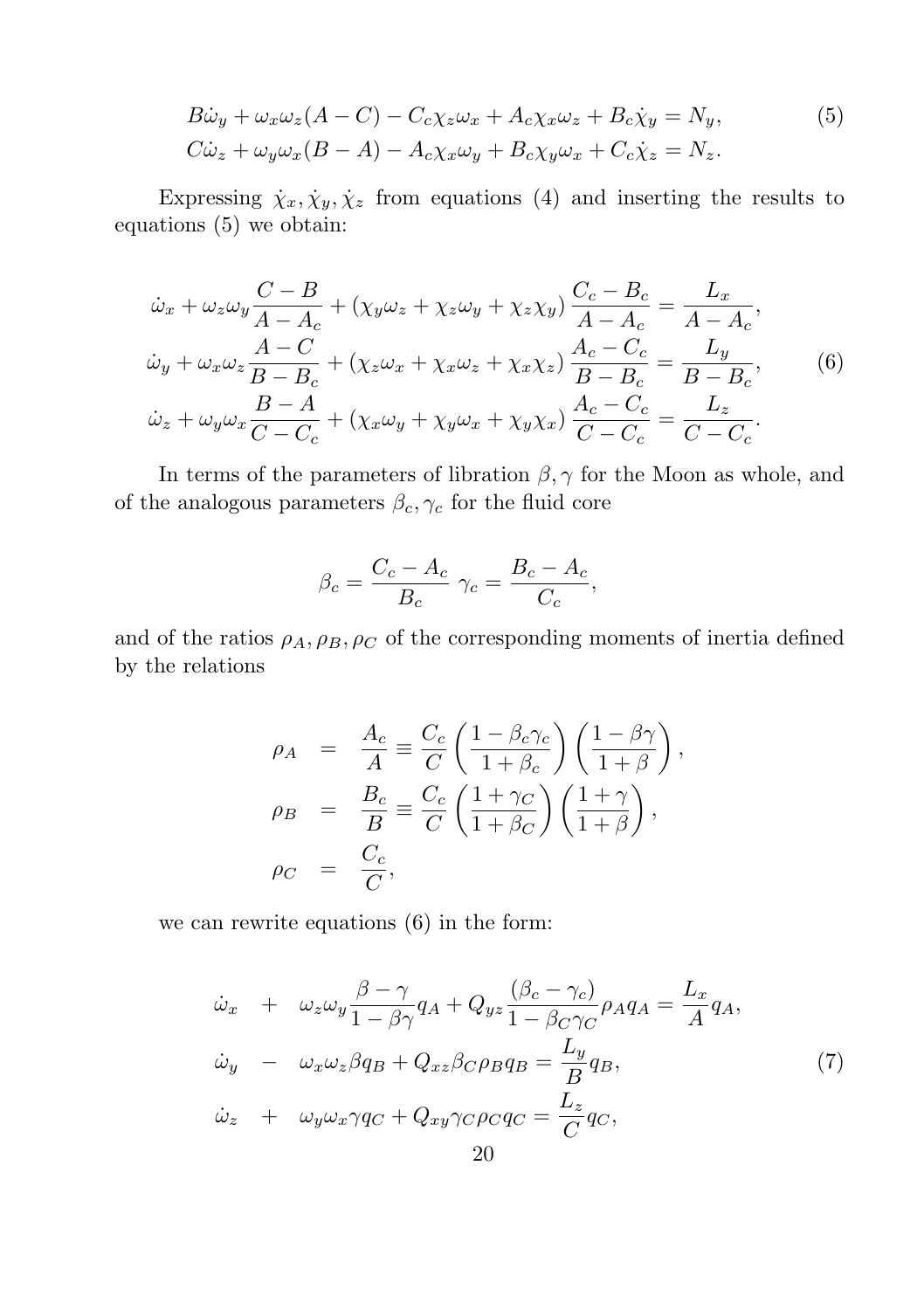with the notations

$$
Q_{yz} = \chi_y \omega_z + \chi_z \omega_y + \chi_z \chi_y,
$$
  
\n
$$
Q_{xz} = \chi_z \omega_x + \chi_x \omega_z + \chi_x \chi_z,
$$
  
\n
$$
Q_{xy} = \chi_x \omega_y + \chi_y \omega_x + \chi_y \chi_x,
$$
\n(8)

and

$$
q_A = \frac{1}{1 - \rho_A}, \ q_B = \frac{1}{1 - \rho_B}, \ q_C = \frac{1}{1 - \rho_C}.
$$
 (9)

Equations (4) may be rewritten now in the following way:

$$
\dot{\chi}_x + \frac{1+\gamma_c}{1+\beta_c} \chi_z(\omega_y + \chi_y) - \frac{1+\beta_c}{1-\beta_c \gamma_c} \chi_y(\omega_z + \chi_z) + \dot{\omega}_x = 0
$$
\n
$$
\dot{\chi}_y + \frac{1+\beta_c}{1+\gamma_c} \chi_x(\omega_z + \chi_z) - \frac{1-\beta_c \gamma_c}{1+\gamma_c} \chi_z(\omega_x + \chi_x) + \dot{\omega}_y = 0 \quad (10)
$$
\n
$$
\dot{\chi}_z + \frac{1-\beta_c \gamma_c}{1+\beta_c} \chi_y(\omega_x + \chi_x) - \frac{1+\gamma_c}{1+\beta_c} \chi_x(\omega_y + \chi_y) + \dot{\omega}_z = 0
$$

Thus we have obtained a close system of differential equations (3), (7), (10) to describe rotation of the Moon with a fluid core. Because the information on numerical values of the parameters of the core is rather uncertain, in this work we consider equations (10) for the lunar rotation under the Cassini laws. In the simplest way the Cassini laws may be formulated in the ecliptical inertial frame. So temporarily the Euler's angles  $\phi$ ,  $\theta$ ,  $\psi$  at the right parts of relations (3) will be considered as defined in the ecliptical system. For the Cassini laws we have  $\theta = \text{const}, \dot{\psi} = \dot{\Omega}$  ( $\dot{\Omega}$  is the secular motion of the lunar node along the ecliptic),  $\dot{\phi} + \dot{\psi} = n$  (*n* is the lunar mean motion),  $\omega_z = n - \dot{\phi} + \dot{\psi} \approx n$ . Then Euler's relations (3) reduce to the form:

$$
\begin{array}{rcl}\n\omega_x & = & \dot{\Omega} \sin \theta \sin \psi, \\
\omega_x & = & \dot{\Omega} \sin \theta \cos \psi, \\
\omega_z & = & n.\n\end{array} \tag{11}
$$

For the time derivatives  $\dot{\omega}_x, \dot{\omega}_y$  we obtain: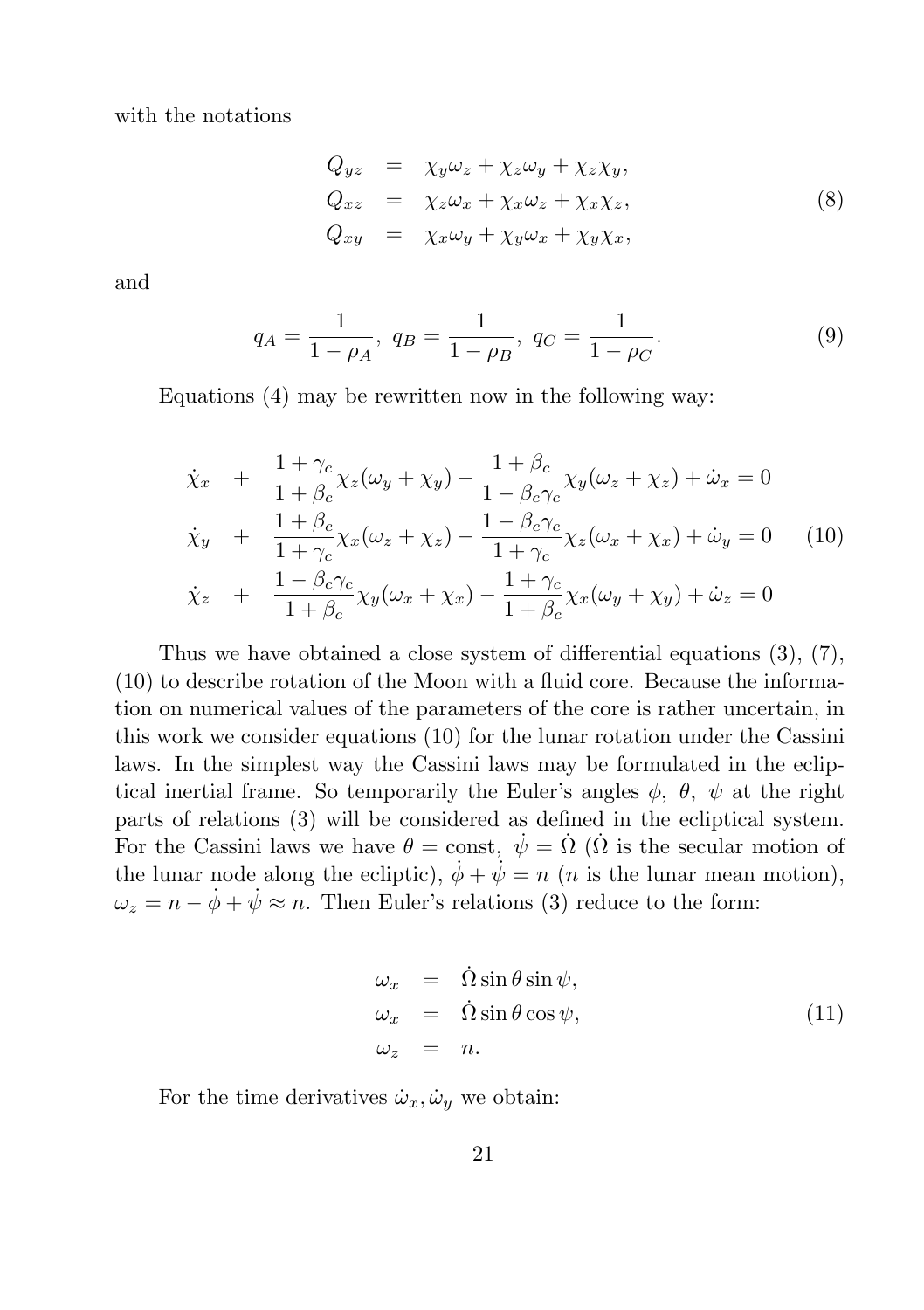$$
\dot{\omega}_x = \dot{\Omega}(n - \dot{\Omega}) \sin \theta \cos \psi, \n\dot{\omega}_y = -\dot{\Omega}(n - \dot{\Omega}) \sin \theta \sin \psi.
$$

These relations for  $\dot{\omega}_x, \dot{\omega}_y$  have to be inserted to equations (10). Assuming  $\chi_z \ll n$  (which estimate is justified beneath) equations (10) may be written in the following form (neglecting the squares of  $\beta_c, \gamma_c$ ):

$$
\dot{\chi}_x = n_1 \chi_y + \dot{\omega}_x = 0,
$$
  

$$
\dot{\chi}_y + n_2 \chi_x + \dot{\omega}_y = 0,
$$

where  $n_1 = n (1 + \beta_c), n_2 = n (1 + \beta_c - \gamma_c).$ 

These equations have the particular solution for the forced oscillations:

$$
\chi_x = -\frac{2\dot{\Omega}(n-\dot{\Omega})^2}{(n-\dot{\Omega})^2 - n_1 n_2} \sin \theta \sin \psi \approx \frac{2\dot{\Omega}n}{2\dot{\Omega} + n(2\beta_c - \gamma_c)} \sin \theta \sin \psi, (12)
$$
  

$$
\chi_y = -\frac{2\dot{\Omega}(n-\dot{\Omega})^2}{(n-\dot{\Omega})^2 - n_1 n_2} \sin \theta \cos \psi \approx \frac{2\dot{\Omega}n}{2\dot{\Omega} + n(2\beta_c - \gamma_c)} \sin \theta \cos \psi, (13)
$$

Expressions (11), (12) and (13) have to be used in the equation for  $\dot{\chi}_z$ that has the form:

$$
\dot{\chi}_z + (1 - \beta_c)\chi_y \omega_x - (1 + \gamma_c - \beta_c)\chi_x \omega_y - \chi_x \chi_y \gamma_c = 0.
$$

After integration we derive the inequality

$$
|\chi_z| < \left(\frac{\dot{\Omega}}{2\dot{\Omega} + (2\beta_c - \gamma_c)}\right)^2 n \sin^2 \theta \max(\beta_c, \gamma_c) < < n,
$$

which justifies the derivation of relations (12), (13).

Making use of  $(11)$  expressions  $(12)$ ,  $(13)$  may be rewritten in the form:

$$
\chi_x = \frac{2n}{2\dot{\Omega} + n(2\beta_c - \gamma_c)} \omega_x, \tag{14}
$$

$$
\chi_y = \frac{2n}{2\dot{\Omega} + n(2\beta_c - \gamma_c)} \omega_y.
$$
\n(15)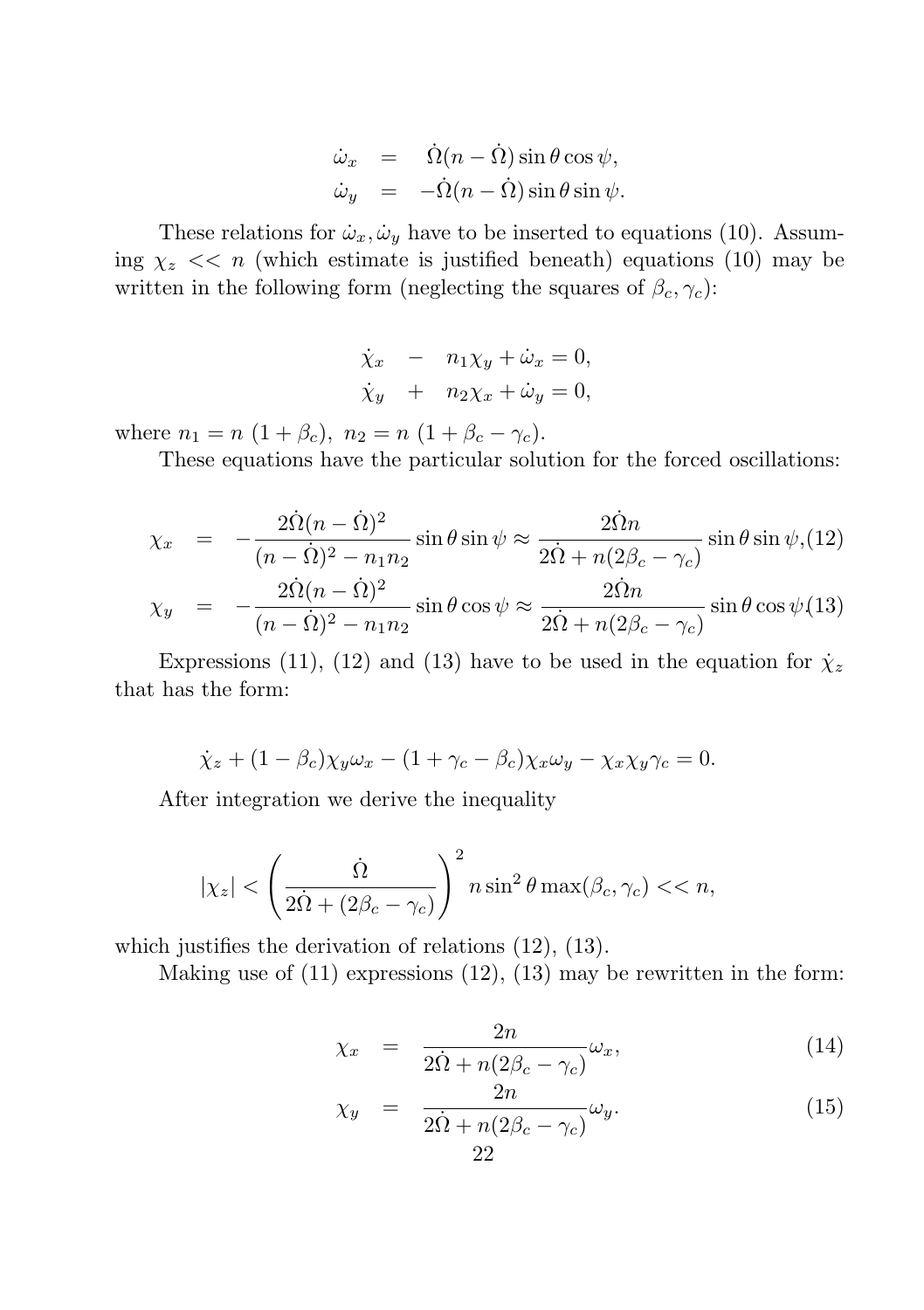In this invariant form they are valid in any inertial reference frame in which the Euler's angles are defined. Now we can substitute the derived expressions for  $\chi_x$ ,  $\chi_y$  to equations (7) to obtain modified Euler's equations which take into account the main effects of the fluid core of the Moon:

$$
\dot{\omega}_x + \omega_z \omega_y \left( \frac{\beta - \gamma}{1 - \beta \gamma} + G \rho \frac{\beta_c - \gamma_c}{1 - \beta_C \gamma_C} \right) \frac{1}{1 - \rho} = \frac{L_x}{A(1 - \rho)},
$$
  
\n
$$
\dot{\omega}_y - \omega_x \omega_z (\beta + G \rho \beta_C) \frac{1}{1 - \rho} = \frac{L_y}{B(1 - \rho)},
$$
  
\n
$$
\dot{\omega}_z + \omega_y \omega_x (\gamma + G \rho (2 + G) \gamma_C) \frac{1}{1 - \rho} = \frac{L_z}{C(1 - \rho)},
$$
\n(16)

in which the undimensional constant  $G$  is defined as

$$
G = \frac{2n}{2\dot{\Omega} + n(2\beta_c - \gamma_c)}\tag{17}
$$

and the approximation  $\rho_A = \rho_B = \rho_C = \rho$  is used.

Processing of LLR observations the parameters  $\beta$ ,  $\gamma$ , and  $\rho$ ,  $\beta_c$ ,  $\rho\gamma_c$  can be estimated simultaneously as the torques  $L_x, L_y, L_z$  at the right hand of (16) depend on  $\beta$ ,  $\gamma$  but not on  $\rho$ ,  $\beta_c$ ,  $\gamma_c$ . We assume that the combination  $2\beta_c-\gamma_c$  has to be small in comparison with  $|2\dot{\Omega}/n| \approx 0.01$ ; then for physically meaningful estimates we must expect  $G \approx -200$  and of course  $\rho > 0$ .

In order to model the dissipative coupling between the core and mantle after [2] we add components  $L_x^{mc}, L_y^{mc}$  of the coupling torque to the right hands of the first two equations  $(16)$ :

$$
L_x^{mc} = \kappa \chi_x, L_y^{mc} = \kappa \chi_y,
$$

where  $\kappa$  is a coupling factor.

Using the approximation  $(14)$ ,  $(4)$  we have

$$
L_x^{mc} = G\kappa \omega_x, L_y^{mc} = G\kappa \omega_y,
$$

where  $G$  is given by Equation  $(17)$ .

While processing LLR data these relations have been used assuming  $G = -216.$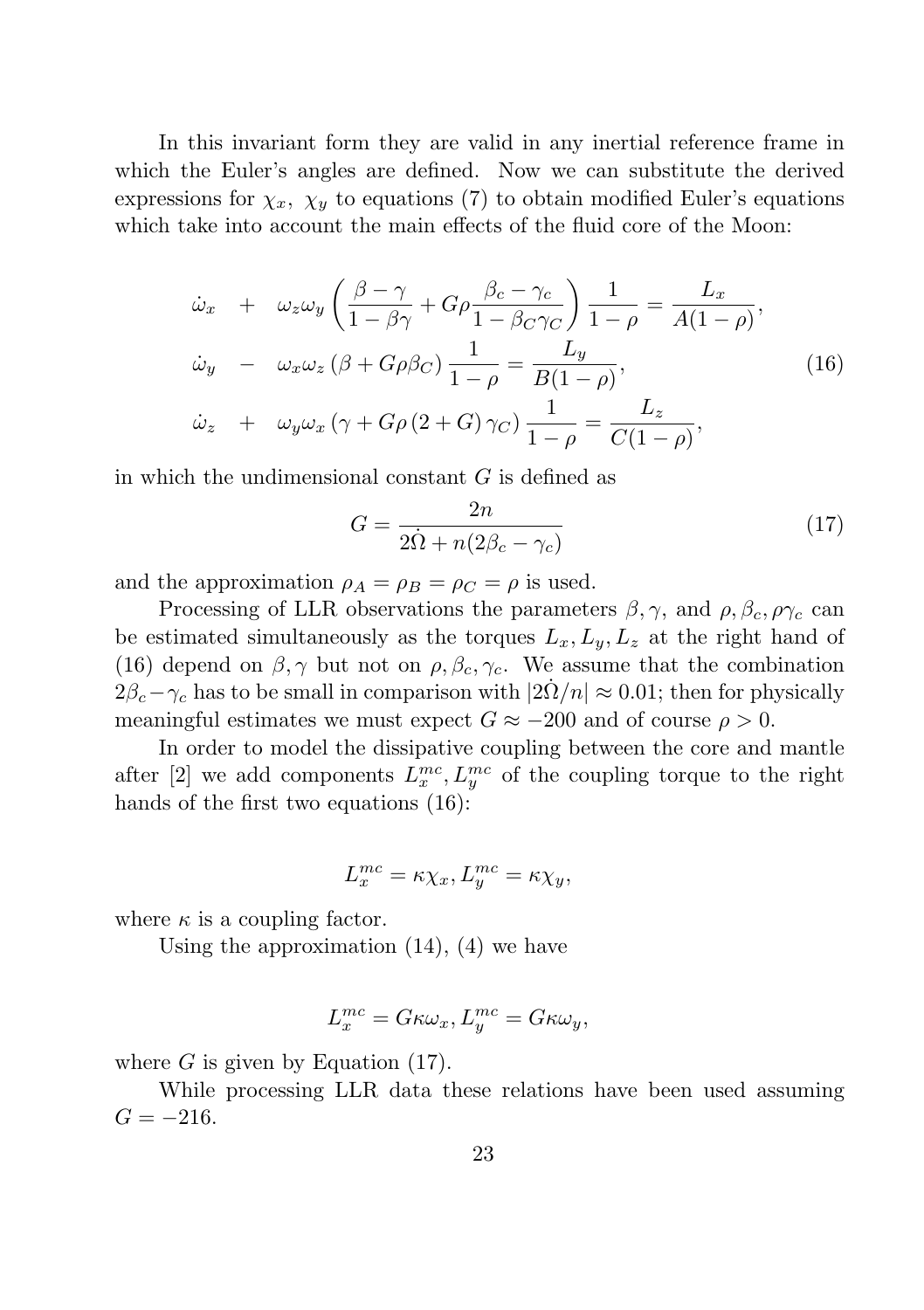#### References

- [1] Aleshkina E. Yu., Krasinsky G. A., Vasilyev M. V. Analysis of LLR data by the program system ERA. In Proc. IAU Coll. 166 Dynamics and Astrometry of Natural and Artificial Celestial Bodies, Poznan, Poland, July 1–5, 1996, 227–232.
- [2] Dickey J. O., Bender P. L., Faller J. E., Newhall XX, Ricklefs, Ries J. G., Shelus P. J., Veillet C., Whipple A. L, Wiant J. R., Williams J. G., Yoder C. F. Lunar Laser Ranging: A Continuing Legacy of the Apollo Program. Science, 22 July 1994, 5, 482–490.
- [3] Krasinsky G. A. Tidal effects in the Earth-Moon system and the Earth's rotations. Celestial Mechanics, 1999, 75,39–66.
- [4] Krasinsky G. A. Dynamical history of the Earth-Moon system. Celestial Mechanics, 2002 (in press).
- [5] Krasinsky G. A., Vasilyev M. V. Knowledge base for ephemeris and dynamical astronomy. In Proc. IAU Coll. 166 Dynamics and Astrometry of Natural and Artificial Celestial Bodies, Poznan, Poland, July 1–5, 1996, 239–244.
- [6] Lambeck K. The Earth's variable rotation: geophysical causes and consequences. Cambridge University Press, 1980.
- [7] Moritz H., Muller I. Earth rotation. Theory and observations. Unger Publ. Co., New York, 1987.
- [8] Newhall XX, Standish E. M., Williams J. G. Astron. Astrophys. 125, 1650, 1983.
- [9] Pitjeva E. V. 2001b. Modern numerical ephemerides of planets and importance of ranging observations for their creation. Celest. Mech.  $\mathcal{C}$ Dyn.Astr. 80, N 3/4, 249–271.
- [10] Poincare H., Sur la precession des corps deformables, 1910, Bull. Astron., 27, 321–356.
- [11] Williams J. G., Boggs D. H., Yoder Ch. F., Ratcliff J. T., Dickey J. O. Lunar rotational dissipation in solid body and molten core. J. Geophys. Res. Planets, 2001, 106, 27933–27968.